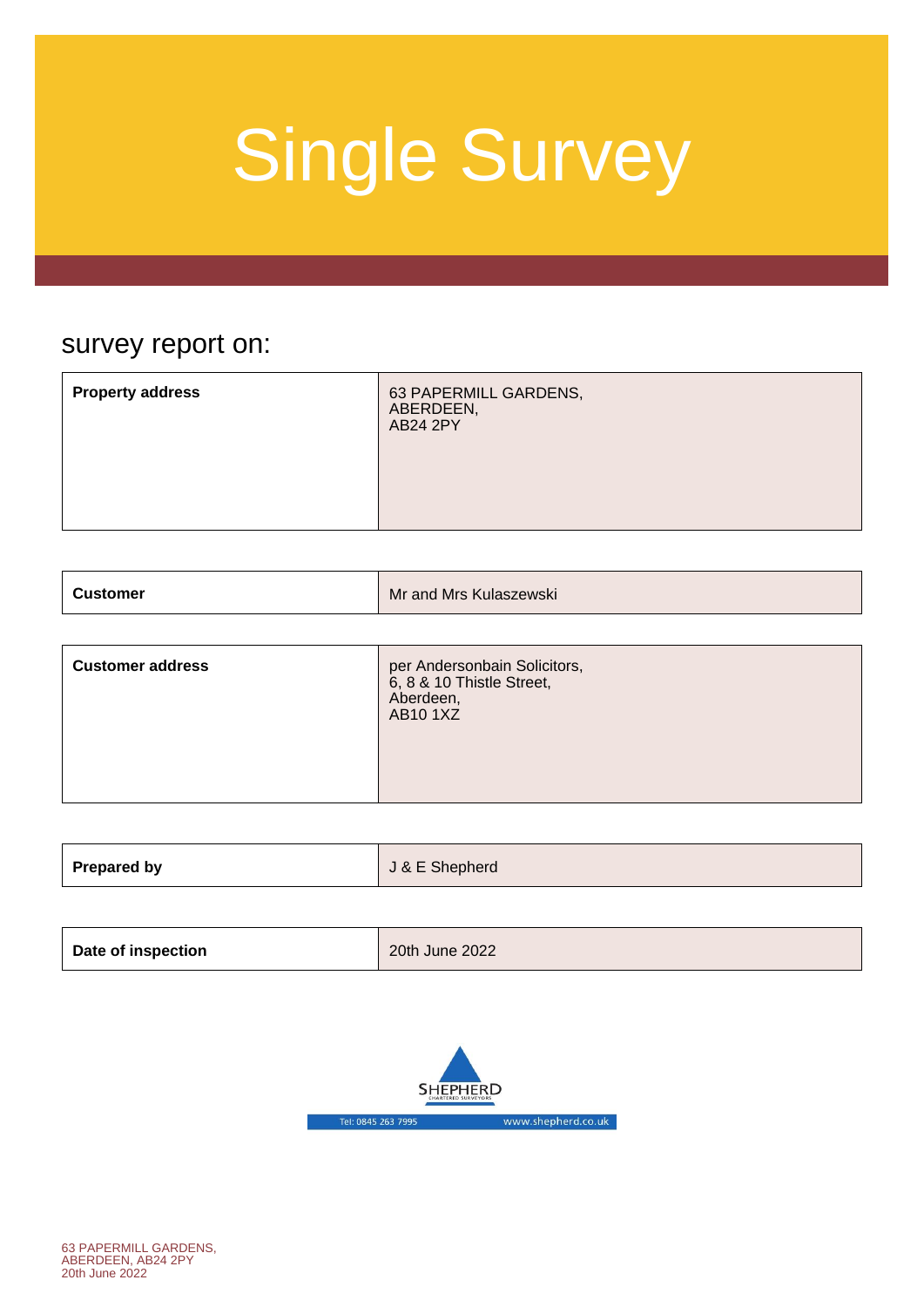### **PART 1 - GENERAL**

### **1.1 THE SURVEYORS**

The Seller has engaged the Surveyors to provide the Single Survey Report and a generic Mortgage Valuation Report for Lending Purposes. The Seller has also engaged the Surveyors to provide an Energy Report in the format prescribed by the accredited Energy Company.

The Surveyors are authorised to provide a transcript or retype of the generic Mortgage Valuation Report on to Lender specific pro-forma. Transcript reports are commonly requested by Brokers and Lenders. The transcript report will be in the format required by the Lender but will contain the same information, inspection date and valuation figure as the generic Mortgage Valuation Report and the Single Survey. The Surveyors will decline any transcript request which requires the provision of information additional to the information in the Report and the generic Mortgage Valuation Report until the Seller has conditionally accepted an offer to purchase made in writing.

Once the Seller has conditionally accepted an offer to purchase made in writing, the Purchaser's lender or conveyancer may request that the Surveyors provide general comment on standard appropriate supplementary documentation. In the event of a significant amount of documentation being provided to the Surveyors, an additional fee may be incurred by the Purchaser. Any additional fee will be agreed in writing.

If information is provided to the Surveyors during the conveyancing process which materially affects the valuation stated in the Report and generic Mortgage Valuation Report, the Surveyors reserve the right to reconsider the valuation. Where the Surveyors require to amend the valuation in consequence of such information, they will issue an amended Report and generic Mortgage Valuation Report to the Seller. It is the responsibility of the Seller to ensure that the amended Report and generic Mortgage Valuation Report are transmitted to every prospective Purchaser.

The individual Surveyor will be a member of the Royal Institution of Chartered Surveyors who is competent to survey, value and report upon Residential Property<sup>1</sup>.

If the Surveyors have had a previous business relationship within the past two years with the Seller or Seller's Agent or relative to the property, they will be obliged to indicate this by ticking the adjacent box.  $\boxed{\times}$ 

The Surveyors have a written complaints handling procedure. This is available from the offices of the Surveyors at the address stated.

### **1.2 THE REPORT**

The Surveyors will not provide an amended Report on the Property, except to correct factual inaccuracies.

The Report will identify the nature and source of information relied upon in its preparation.

The Surveyor shall provide a Market Value of the Property, unless the condition of the Property is such that it would be inappropriate to do so. A final decision on whether a loan will be granted rests with the Lender who may impose retentions in line with their lending criteria. The date of condition and value of the property will be the date of inspection.

Prior to 1 December 2008, Purchasers have normally obtained their own report from their chosen Surveyor. By contrast, a Single Survey is instructed by the Seller and made available to all potential Purchasers in expectation that the successful Purchaser will have relied upon it. The Royal Institution of Chartered Surveyors rules require disclosure of any potential conflict of interest when acting for the Seller and the Purchaser in the same transaction. The Single Survey may give rise to a conflict of interest and if this is of concern to any party they are advised to seek their own independent advice.

The Report and any expressions or assessments in it are not intended as advice to the Seller or Purchaser or any other person in relation to an asking price or any other sales or marketing decisions.

1 Which shall be in accordance with the current RICS Valuation Standards (The Red Book) and RICS Codes of Conduct.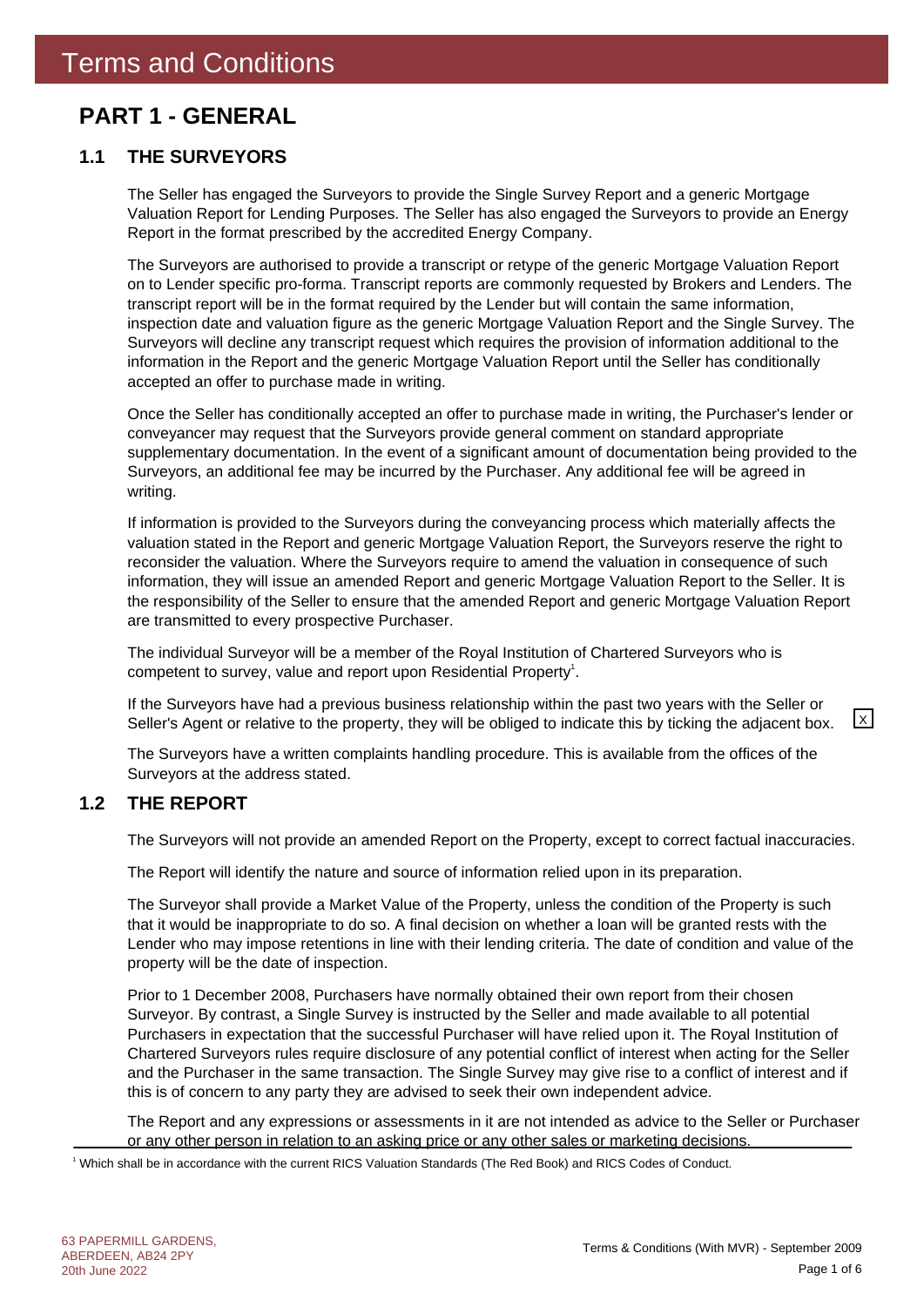The Report is based solely on the Property and is not to be relied upon in any manner whatsoever when considering the valuation or condition of any other property.

If certain minor matters are mentioned in the Report it should not be assumed that the Property is free of other minor defects.

Neither the whole nor any part of the Report may be published in any way, reproduced or distributed by any party other than the Seller, prospective purchasers and the Purchaser and their respective professional advisers without the prior written consent of the Surveyors.

### **1.3 LIABILITY**

The Report is prepared with the skill and care reasonably to be expected of a competent residential surveyor who is a member of the Royal Institution of Chartered Surveyors.

The Report is addressed to the Seller and was prepared in the expectation that it (or a complete copy) along with these Terms and Conditions (or a complete copy) would (or, as the case might be, would have been) be disclosed and delivered to:

- the Seller:
- any person(s) noting an interest in purchasing the Property from the Seller;
- any person(s) who make(s) (or on whose behalf is made) an offer to purchase the Property, whether or not that offer is accepted by the Seller;
- the Purchaser; and
- $\bullet$  the professional advisers of any of these.

The Surveyors acknowledge that their duty of skill and care in relation to the Report is owed to the Seller and to the Purchaser. The Surveyors accept no responsibility or liability whatsoever in relation to the Report to persons other than the Seller and the Purchaser. The Seller and Purchaser should be aware that if a Lender seeks to rely on this Report they do so at their own risk. In particular, the Surveyors accept no responsibility or liability whatsoever to any Lender in relation to the Report. Any such Lender relies upon the Report entirely at their own risk.

### **1.4 GENERIC MORTGAGE VALUATION REPORT**

The Surveyors undertake to the Seller that they will prepare a generic Mortgage Valuation Report, which will be issued along with the Single Survey. It is the responsibility of the Seller to ensure that the generic Mortgage Valuation Report is provided to every potential Purchaser.

### **1.5 TRANSCRIPT MORTGAGE VALUATION FOR LENDING PURPOSES**

The Surveyors undertake that on being asked to do so by a prospective purchaser, or his/her professional advisor or Lender, they will prepare a Transcript Mortgage Valuation Report for Lending Purposes on terms and conditions to be agreed between the Surveyors and Lender and solely for the use of the Lender and upon which the Lender may rely. The decision as to whether finance will be provided is entirely a matter for the Lender. The Transcript Mortgage Valuation Report will be prepared from information contained in the Report and the generic Mortgage Valuation Report.<sup>2</sup>

### **1.6 INTELLECTUAL PROPERTY**

All intellectual property rights whatsoever (including copyright) in and to the Report, excluding the headings and rubrics, are the exclusive property of the Surveyors and shall remain their exclusive property unless

2 Which shall be in accordance with the current RICS Valuation Standards (The Red Book) and RICS Rules of Conduct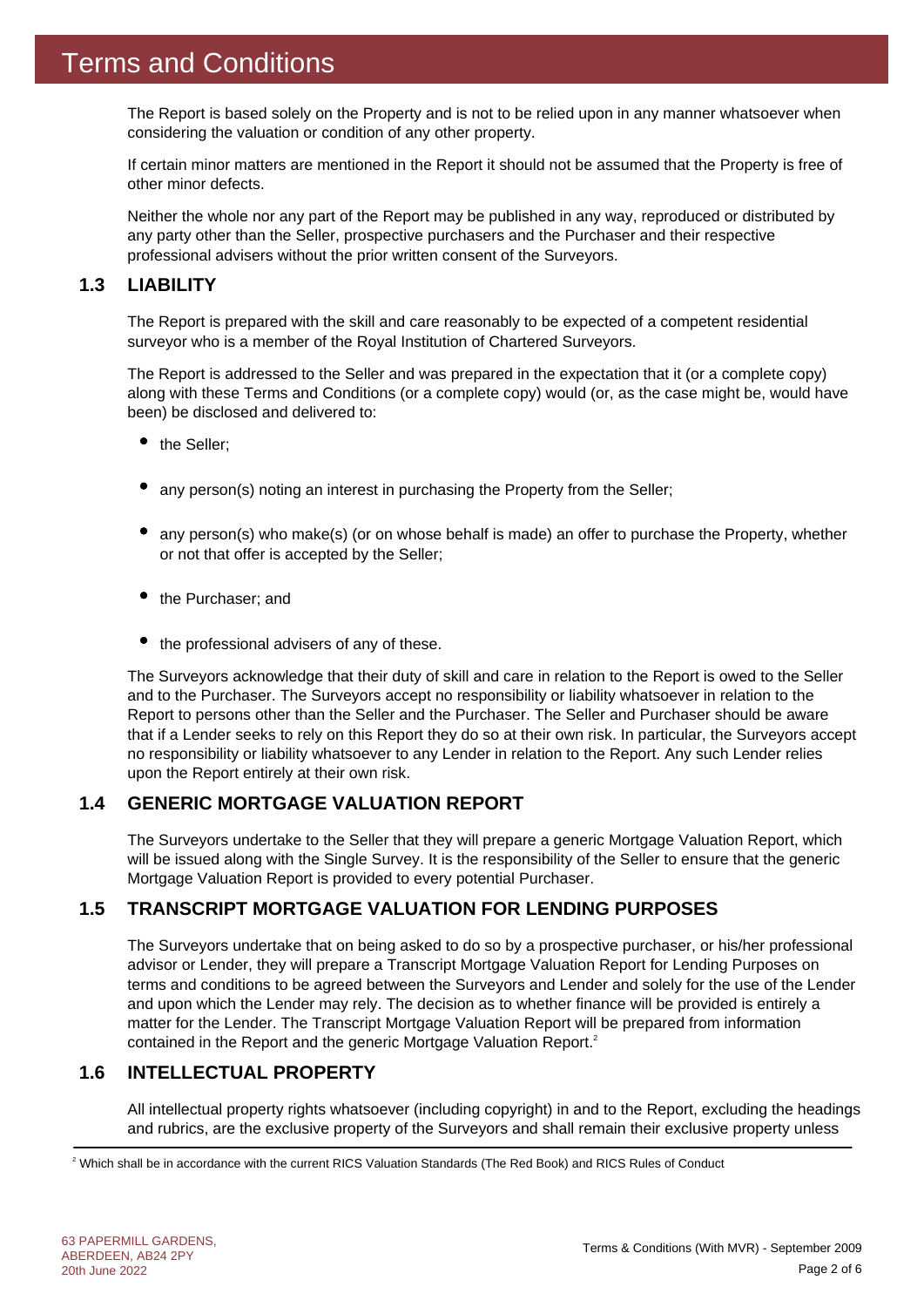they assign the same to any other party in writing.

### **1.7 PAYMENT**

The Surveyors are entitled to refrain from delivering the Report to anyone until the fee and other charges for it notified to the Seller have been paid. Additional fees will be charged for subsequent inspections and Reports.

### **1.8 CANCELLATION**

The Seller will be entitled to cancel the inspection by notifying the Surveyor's office at any time before the day of the inspection.

The Surveyor will be entitled not to proceed with the inspection (and will so report promptly to the Seller) if after arriving at the property, the Surveyor concludes that it is of a type of construction of which the Surveyor has insufficient specialist knowledge to be able to provide the inspection satisfactorily. The Surveyor will also be entitled not to proceed if after arriving at the property, the surveyor concludes that the property is exempt under Part 3 of The Housing (Scotland) Act 2006 as detailed in the (Prescribed Documents) Regulations 2008. If there is a potential threat to their health or personal safety, the inspection may be postponed or cancelled, at the Surveyor's discretion.

In the case of cancellation or the inspection not proceeding, the Surveyor will refund any fees paid by the Seller for the inspection and Report, except for expenses reasonably incurred and any fee due in light of the final paragraph of this section.

In the case of cancellation by the Seller, for whatever reason, after the inspection has taken place but before a written report is issued, the Surveyor will be entitled to raise an invoice equivalent to 80% of the agreed fee.

### **1.9 PRECEDENCE**

If there is any incompatibility between these Terms and Conditions and the Report, these Terms and Conditions take precedence.

### **1.1 DEFINITIONS**

- the "Lender" is the party who has provided or intends or proposes to provide financial assistance to the Purchaser towards the purchase of the Property and in whose favour a standard security will be granted over the Property;
- the "Transcript Mortgage Valuation Report for Lending Purposes" means a separate report, prepared by the Surveyor, prepared from information in the Report and the generic Mortgage Valuation Report, but in a style and format required by the Lender. The Transcript Mortgage Valuation Report for Lending Purposes will be prepared with the skill and care reasonably to be expected from a surveyor who is a member of the Royal Institution of Chartered Surveyors and who is competent to survey, value and report on the Property;
- the "Generic Mortgage Valuation Report" means a separate report, prepared by the Surveyor from information in the Report but in the Surveyor's own format;
- the "Market Value" *is the estimated amount for which a property should exchange on the date of valuation between a willing buyer and a willing seller in an arm's-length transaction after proper marketing wherein the parties had each acted knowledgeably, prudently and without compulsion;*
- the "Property" is the property which forms the subject of the Report;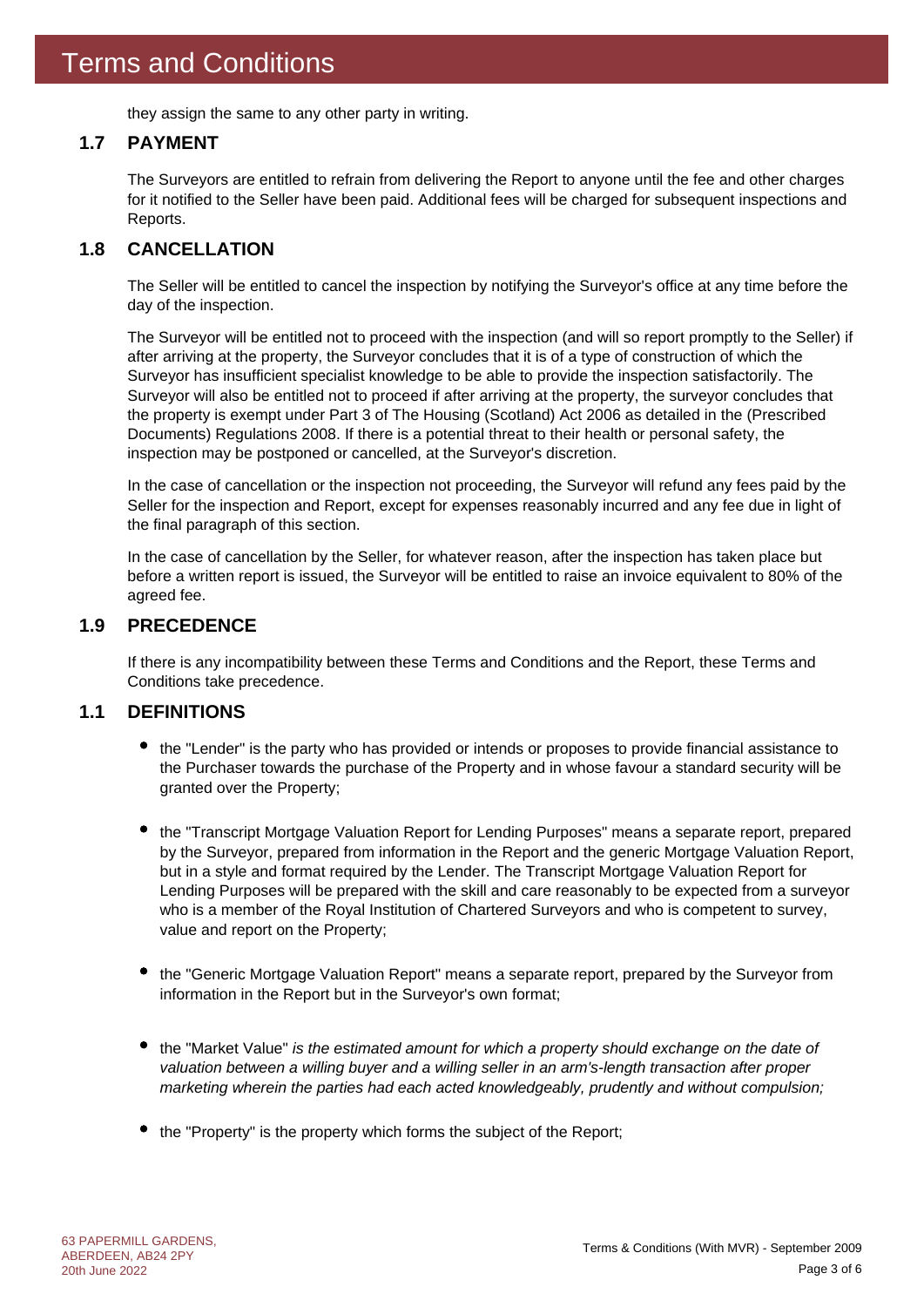- the "Purchaser" is the person (or persons) who enters into a contract to buy the Property from the Seller;
- a "prospective Purchaser" is anyone considering buying the Property;
- the "Report" is the report, of the kind described in Part 2 of these Terms and Conditions and in the form set out in part 1 of Schedule 1 of the Housing (Scotland) Act 2006 (Prescribed Documents) Regulations 2008;
- the "Seller" is/are the proprietor(s) of the Property;
- the "Surveyor" is the author of the Report on the Property; and
- the "Surveyors" are the firm or company of which the Surveyor is an employee, director, member or partner (unless the Surveyor is not an employee, director, member or partner, when the "Surveyors" means the Surveyor) whose details are set out at the head of the Report.
- the "Energy Report" is the advice given by the accredited Energy Company, based on information collected by the Surveyor during the Inspection, and also includes an Energy Performance Certificate, in a Government approved format.

### **PART 2 - DESCRIPTION OF THE REPORT**

### **2.1 THE SERVICE**

The Single Survey is a Report by an independent Surveyor, prepared in an objective way regarding the condition and value of the Property on the day of the inspection, and who is a member of the Royal Institution of Chartered Surveyors. It includes an Energy Report as required by Statute and this is in the format of the accredited Energy Company. In addition, the Surveyor has agreed to supply a generic Mortgage Valuation Report.

### **2.2 THE INSPECTION**

The Inspection is a general surface examination of those parts of the Property which are accessible: in other words, *visible and readily available for examination from ground and floor levels, without risk of causing damage to the Property or injury to the Surveyor.*

All references to visual inspection refer to an inspection from within the property at floor level and from ground level within the site and adjoining public areas, without the need to move any obstructions. Any references to left or right are taken facing the front of the property.

The Inspection is carried out with the Seller's permission, without causing damage to the building or contents. Furniture, stored items and insulation are not moved.

Unless identified in the report the Surveyor will assume that no harmful or hazardous materials have been used in the construction. The presence or possible consequences of any site contamination will not be researched.

The Surveyor will not carry out an asbestos inspection, and will not be acting as an asbestos inspector in completing a Single Survey of properties that may fall within the Control of Asbestos in the Workplace Regulations. In the case of flats it will be assumed that there is a duty holder, as defined in the Regulations and that a Register of Asbestos and effective Management Plan is in place, which does not require any expenditure, or pose a significant risk to health. No enquiry of the duty holder will be made.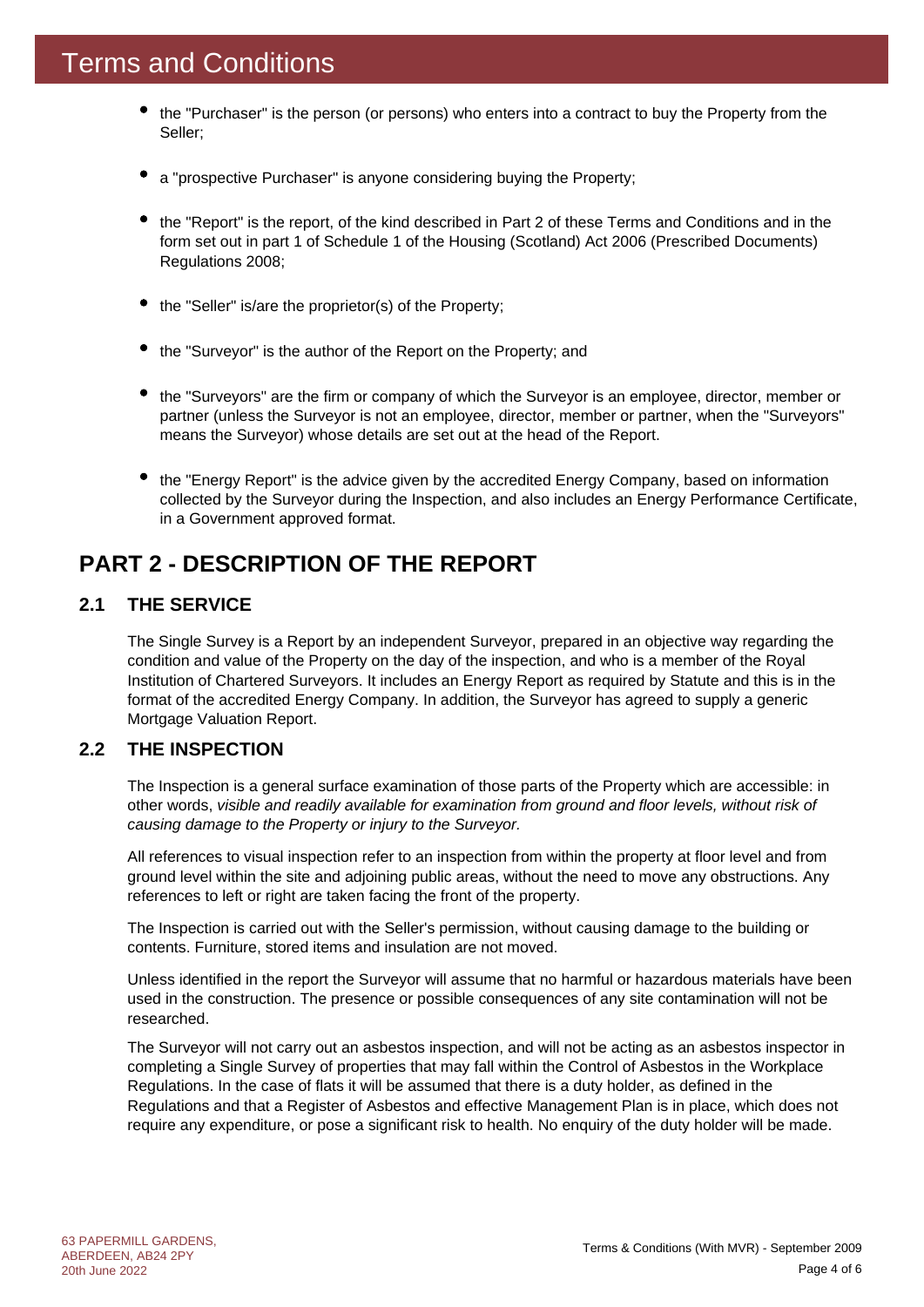### **2.3 THE REPORT**

The Report will be prepared by the Surveyor who carried out the property inspection and will describe various aspects of the property as defined by the headings of the Single Survey report with the comments being general and unbiased. The report on the location, style and condition of the property, will be concise and will be restricted to matters that could have a material effect upon value and will omit items that, in the Surveyor's opinion, are not significant. If certain minor matters are mentioned, it should not be interpreted that the property is free of any other minor defects.

Throughout the Report, the following repair categories will be used to give an overall opinion of the state of repair and condition of the property.

- 1 Category 3: Urgent repairs or replacement are needed now. Failure to deal with them may cause problems to other parts of the property or cause a safety hazard. Estimates for repairs or replacement are needed now.
- 2 Category 2: Repairs or replacement requiring future attention, but estimates are still advised.
- 3 Category 1: No immediate action or repair is needed.

**WARNING:** If left unattended, even for a relatively short period, Category 2 repairs can rapidly develop into more serious Category 3 repairs. The existence of Category 2 or Category 3 repairs may have an adverse effect on marketability, value and the sale price ultimately achieved for the property. This is particularly true during slow market conditions when the effect can be considerable.

Parts of the property, which cannot be seen or accessed, will not be reported upon and this will be stated. If the Surveyor suspects that a defect may exist within an unexposed area and which could have a material effect upon the value, he may recommend further investigation by specialist contractors.

### **2.4 SERVICES**

Surveyors are not equipped or qualified to test the services and therefore no comment can be interpreted as implying that the design, installation and function of the services are in accordance/compliance with regulations, safety and efficiency expectations. However, comment is made where there is cause to suspect significant defects or shortcomings with the installations. No tests are made of any services or appliances.

### **2.5 ACCESSIBILITY**

A section is included to help identify the basic information interested parties need to know to decide whether to view a property.

### **2.6 ENERGY REPORT**

A section is included that makes provision for an Energy Report, relative to the property. The Surveyor will collect physical data from the property and provide such data in a format required by an accredited Energy Company. The Surveyor cannot of course accept liability for any advice given by the Energy Company.

### **2.7 VALUATION AND CONVEYANCER ISSUES**

The last section of the Report contains matters considered relevant to the Conveyancer (Solicitor). It also contains the Surveyor's opinion both of the market value of the property and of the re-instatement cost, as defined below.

"Market Value" *The estimated amount for which a property should exchange on the date of valuation between a willing buyer and a willing seller in an arm's-length transaction after proper marketing wherein*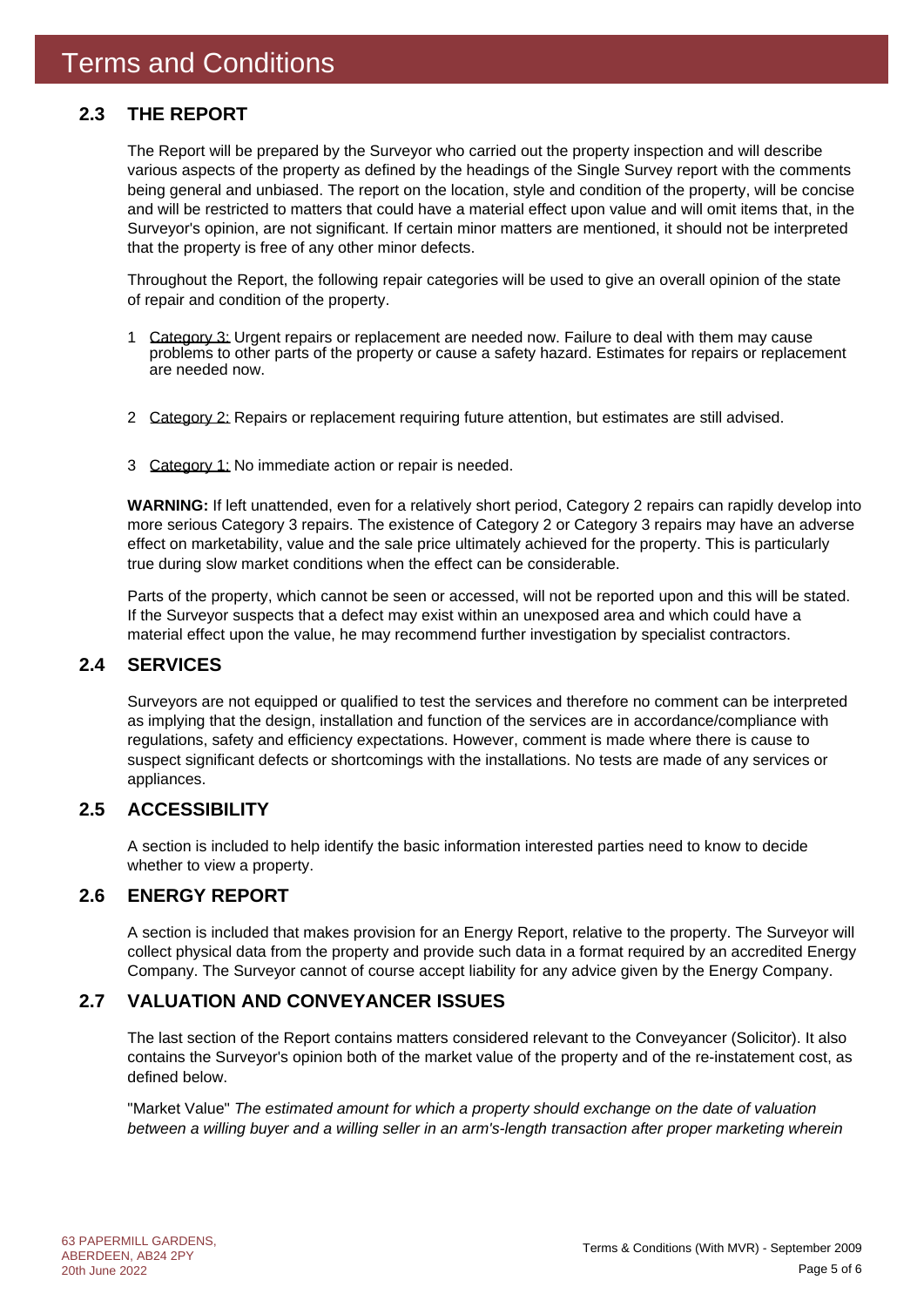### Terms and Conditions

*the parties had each acted knowledgeably, prudently and without compulsion.* In arriving at the opinion of the Market Value the Surveyor also makes various standard assumptions covering, for example, vacant possession; tenure and other legal considerations; contamination and hazardous materials; the condition of un-inspected parts; the right to use mains services; and the exclusion of curtains, carpets etc. from the valuation. In the case of flats, the following further assumptions are made that:

- There are rights of access and exit over all communal roadways, corridors, stairways etc. and to use communal grounds, parking areas, and other facilities;
- $\bullet$ There are no particularly troublesome or unusual legal restrictions;
- There is no current dispute between the occupiers of the flats or any outstanding claims or losses; and the costs of repairs to the building are shared among the co-proprietors on an equitable basis.

Any additional assumption, or any found not to apply, is reported.

"Re-instatement cost" *is an estimate for insurance purposes of the current cost of rebuilding the Property in its present form* unless otherwise stated. This includes the cost of rebuilding the garage and permanent outbuildings, site clearance and professional fees, but excludes VAT (except on the fees).

Sellers or prospective Purchasers may consider it prudent to instruct a reinspection and revaluation after a period of 12 weeks (or sooner if appropriate) to reflect changing circumstances in the market and/or in the physical condition of the Property.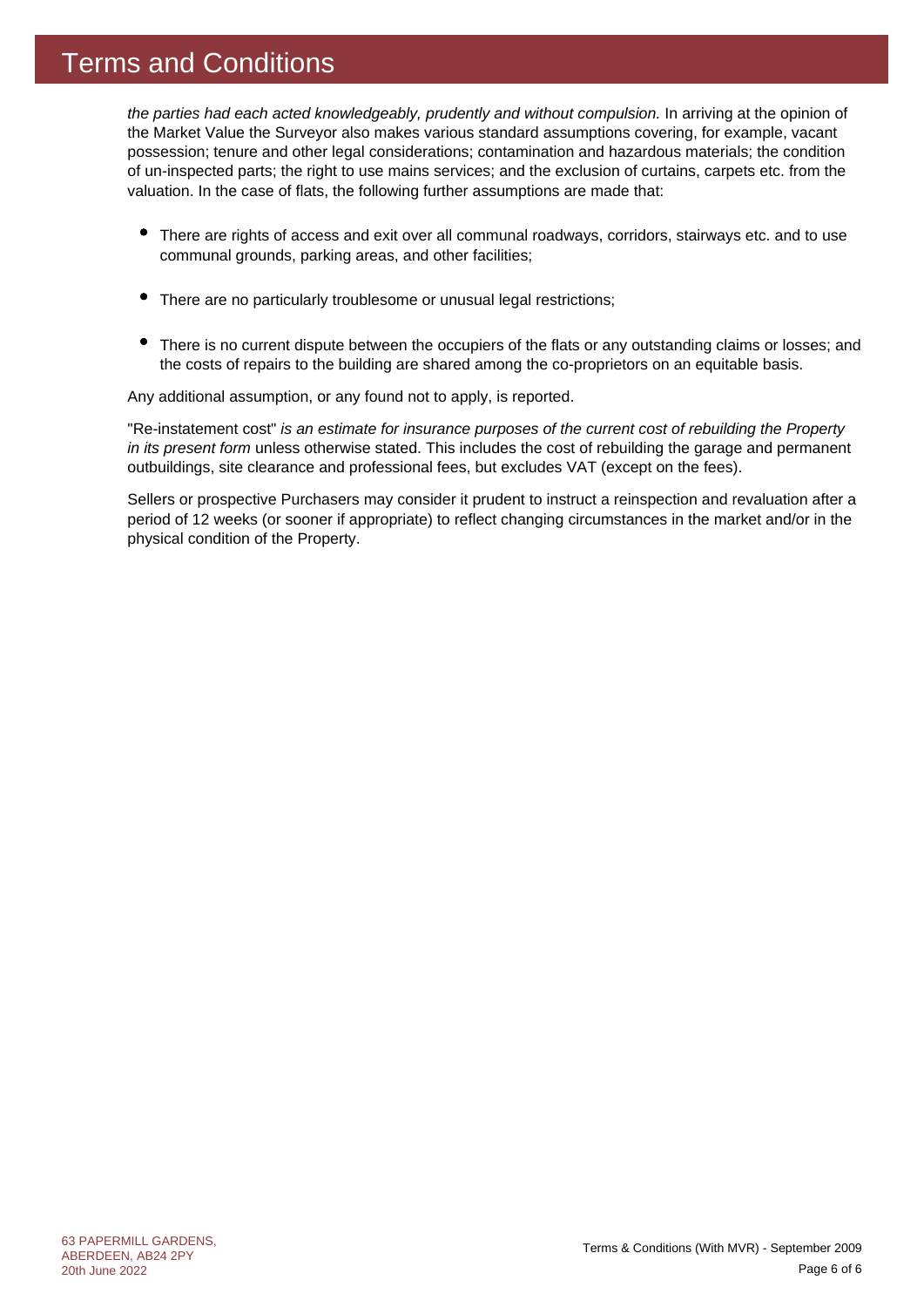### **1. Information and scope of inspection**

This section tells you about the type, accommodation, neighbourhood, age and construction of the property. It also tells you about the extent of the inspection and highlights anything that the surveyor could not inspect.

All references to visual inspection refer to an inspection from within the property without moving any obstructions and externally from ground level within the site and adjoining public areas. Any references to left or right in a description of the exterior of the property refer to the view of someone standing facing that part of the property from the outside.

The inspection is carried out without causing damage to the building or its contents and without endangering the occupiers or the surveyor. Heavy furniture, stored items and insulation are not moved. Unless identified in the report the surveyor will assume that no harmful or hazardous materials or techniques have been used in the construction. The presence or possible consequences of any site contamination will not be researched.

Services such as TV/cable connection, internet connection, swimming pools and other leisure facilities etc. will not be inspected or reported on.

| <b>Description</b> | Purpose built fourth floor flat in a substantial detached six storey<br>block of 18 similar flats. Access is by means of a shared internal<br>hallway/stairwell and there is a lift access to all floors. |
|--------------------|-----------------------------------------------------------------------------------------------------------------------------------------------------------------------------------------------------------|
|                    |                                                                                                                                                                                                           |

| Kitchen and Bathroom with w.c. | Accommodation | Fourth Floor: Entrance Hallway, Living Room, Two Bedrooms, |
|--------------------------------|---------------|------------------------------------------------------------|
|--------------------------------|---------------|------------------------------------------------------------|

| Gross internal floor area (m <sup>2</sup> ) | 62 sq.m or thereby. |
|---------------------------------------------|---------------------|
|                                             |                     |

| Neighbourhood and location | The property forms part of a recent development of flats and                                             |
|----------------------------|----------------------------------------------------------------------------------------------------------|
|                            | houses located to the north of Aberdeen City Centre. Locally there<br>are adequate facilities available. |

| Age     | 9 years.       |
|---------|----------------|
|         |                |
| Weather | Dry and sunny. |

| Roofing including roof space<br>Sloping roofs were visually inspected with the aid of<br>binoculars where appropriate.<br>Flat roofs were visually inspected from vantage points within | <b>Chimney stacks</b> | None.                                                      |
|-----------------------------------------------------------------------------------------------------------------------------------------------------------------------------------------|-----------------------|------------------------------------------------------------|
|                                                                                                                                                                                         |                       |                                                            |
|                                                                                                                                                                                         |                       |                                                            |
| 3m ladder externally.                                                                                                                                                                   |                       | the property and where safe and reasonable to do so from a |
| Roof spaces were visually inspected and were entered where<br>there was safe and reasonable access, normally defined as<br>being from a 3m ladder within the property.                  |                       |                                                            |
| If this is not possible, then physical access to the roof space<br>may be taken by other means if the Surveyor deems it safe<br>and reasonable to do so.                                |                       |                                                            |
| The main roof areas over the building are pitched, clad in metal<br>profile sheeting, although with a central flat deck area over the                                                   |                       |                                                            |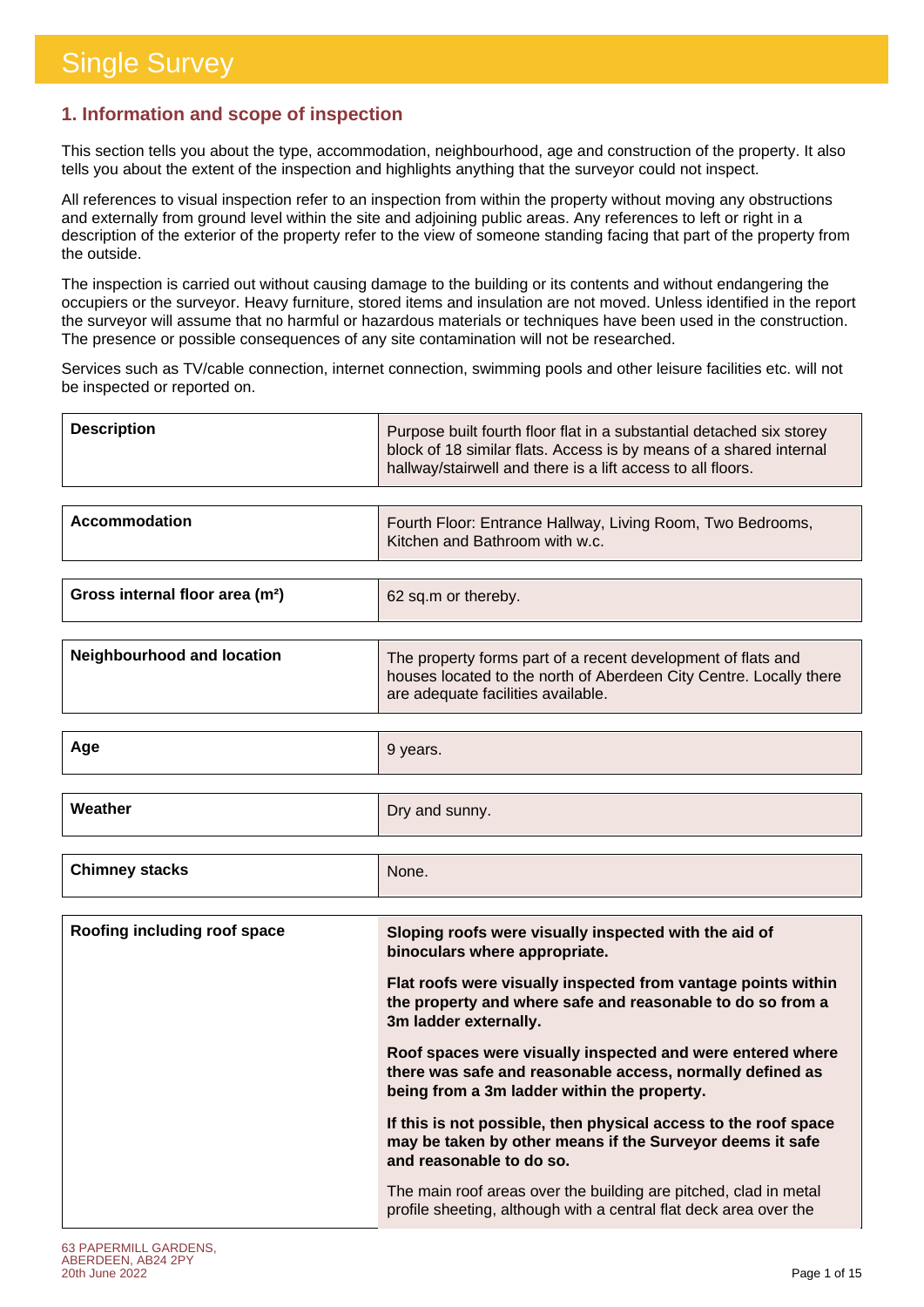| <b>Rainwater fittings</b>    | Visually inspected with the aid of binoculars where                                                                                                                        |
|------------------------------|----------------------------------------------------------------------------------------------------------------------------------------------------------------------------|
|                              | No inspection has been possible to the upper roof pitches due to<br>the height of the building and nature of land surrounding. There<br>are no accessible roof void areas. |
| Roofing including roof space | stairwell, apparently laid in a waterproof membrane or similar.                                                                                                            |

| namwalo mumiyo | <b>VISUALLY ILISPECTED WILLI LITE AID OF DILIOCUTAL S WITH E</b><br>appropriate.       |
|----------------|----------------------------------------------------------------------------------------|
|                | Metal rainwater gutters connecting into PVC downpipes set into the<br>drainage system. |

| <b>Main walls</b> | Visually inspected with the aid of binoculars where<br>appropriate.                                                                                                           |
|-------------------|-------------------------------------------------------------------------------------------------------------------------------------------------------------------------------|
|                   | Foundations and concealed parts were not exposed or<br>inspected.                                                                                                             |
|                   | The main building is of modern steel frame construction with an<br>outer leaf of roughcast concrete blockwork incorporating sections<br>in pointed synthetic stone blockwork. |

| Windows, external doors and joinery | Internal and external doors were opened and closed where<br>keys were available. |
|-------------------------------------|----------------------------------------------------------------------------------|
|                                     | Random windows were opened and closed where possible.                            |
|                                     | Doors and windows were not forced open.                                          |
|                                     | The windows throughout are original of a uPVC double glazed type.                |

| <b>External decorations</b> | Visually inspected.                       |
|-----------------------------|-------------------------------------------|
|                             | Maintenance free PVC finishes externally. |
|                             |                                           |

| <b>Conservatories / porches</b> | None.                                                                                                                                                                                                                                          |
|---------------------------------|------------------------------------------------------------------------------------------------------------------------------------------------------------------------------------------------------------------------------------------------|
|                                 |                                                                                                                                                                                                                                                |
| <b>Communal areas</b>           | Circulation areas visually inspected.                                                                                                                                                                                                          |
|                                 | Access is by means of a shared internal staircase in concrete<br>overlaid in carpet. The walls are plasterboard lined and painted.<br>Fascias and soffits are finished in metal sheets as with the upper<br>wall head of the mutual stairwell. |

| <b>Garages and permanent outbuildings</b> | None.                                                                                       |
|-------------------------------------------|---------------------------------------------------------------------------------------------|
| <b>Outside areas and boundaries</b>       | <b>Visually inspected.</b>                                                                  |
|                                           | Landscaped areas around the building and surfaced parking, but<br>with no allocated spaces. |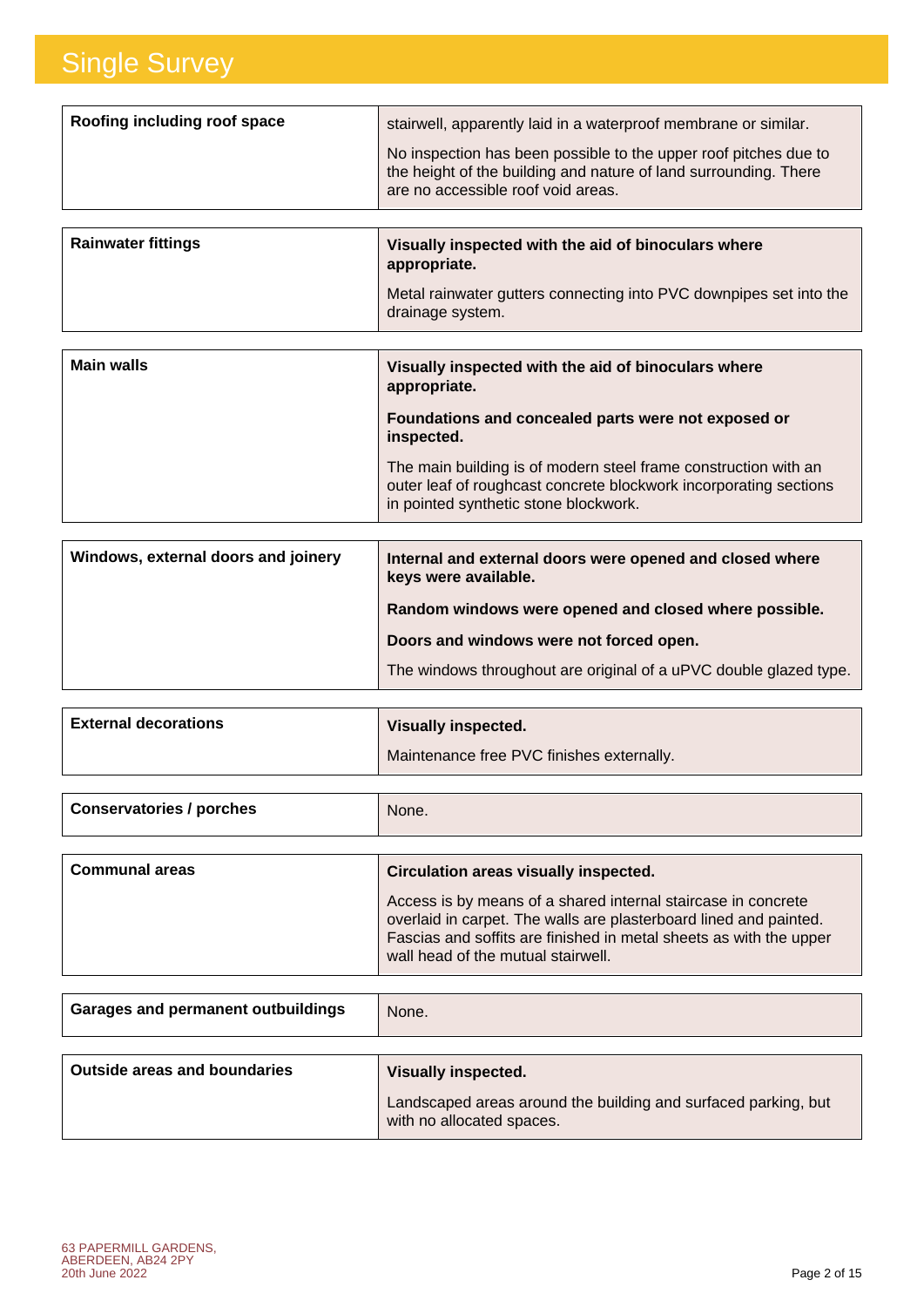| <b>Ceilings</b> | Visually inspected from floor level.<br>Plasterboard lined ceilings throughout the accommodation.                                                                                                          |
|-----------------|------------------------------------------------------------------------------------------------------------------------------------------------------------------------------------------------------------|
| Internal walls  | Visually inspected from floor level.<br>Using a moisture meter, walls were randomly tested for<br>dampness where considered appropriate.<br>The main walls and internal partitions are plasterboard lined. |

| <b>Floors including sub floors</b> | Flooring throughout is of suspended concrete. Inspection has been<br>restricted due to fitted floor coverings. |
|------------------------------------|----------------------------------------------------------------------------------------------------------------|
|                                    |                                                                                                                |

| Internal joinery and kitchen fittings | Built-in cupboards were looked into but no stored items were<br>moved.                                                                                                                       |
|---------------------------------------|----------------------------------------------------------------------------------------------------------------------------------------------------------------------------------------------|
|                                       | Kitchen units were visually inspected excluding appliances.                                                                                                                                  |
|                                       | Internal doors throughout are of a modern flush panel type with<br>wood veneer finish, although with a timber and glazed door to the<br>living room. Skirtings and door facings are painted. |
|                                       | The kitchen is equipped with a stainless steel sink unit and drainer,<br>together with an adequate provision of modern base and wall<br>cupboard units.                                      |

| <b>Chimney breasts and fireplaces</b> | None. |  |
|---------------------------------------|-------|--|
|                                       |       |  |

| Internal decorations | <b>Visually inspected.</b>                                                                                 |
|----------------------|------------------------------------------------------------------------------------------------------------|
|                      | Ceilings and walls are mainly finished in painted plasterboard with<br>but with some decorative wallpaper. |

| <b>Cellars</b>     | Visually inspected where there was a safe and purpose-built<br>access.<br>None.                                                                                                                                                                                                                                                                                                                    |
|--------------------|----------------------------------------------------------------------------------------------------------------------------------------------------------------------------------------------------------------------------------------------------------------------------------------------------------------------------------------------------------------------------------------------------|
|                    |                                                                                                                                                                                                                                                                                                                                                                                                    |
|                    |                                                                                                                                                                                                                                                                                                                                                                                                    |
| <b>Electricity</b> | Accessible parts of the wiring were visually inspected without<br>removing fittings. No tests whatsoever were carried out to the<br>system or appliances. Visual inspection does not assess any<br>services to make sure they work properly and efficiently and<br>meet modern standards. If any services are turned off, the<br>surveyor will state that in the report and will not turn them on. |
|                    | Electricity is from the mains supplies. The meter and consumer unit<br>are located in the entrance hallway cupboard. Electrical wiring<br>throughout is of PVC sheath cabling.                                                                                                                                                                                                                     |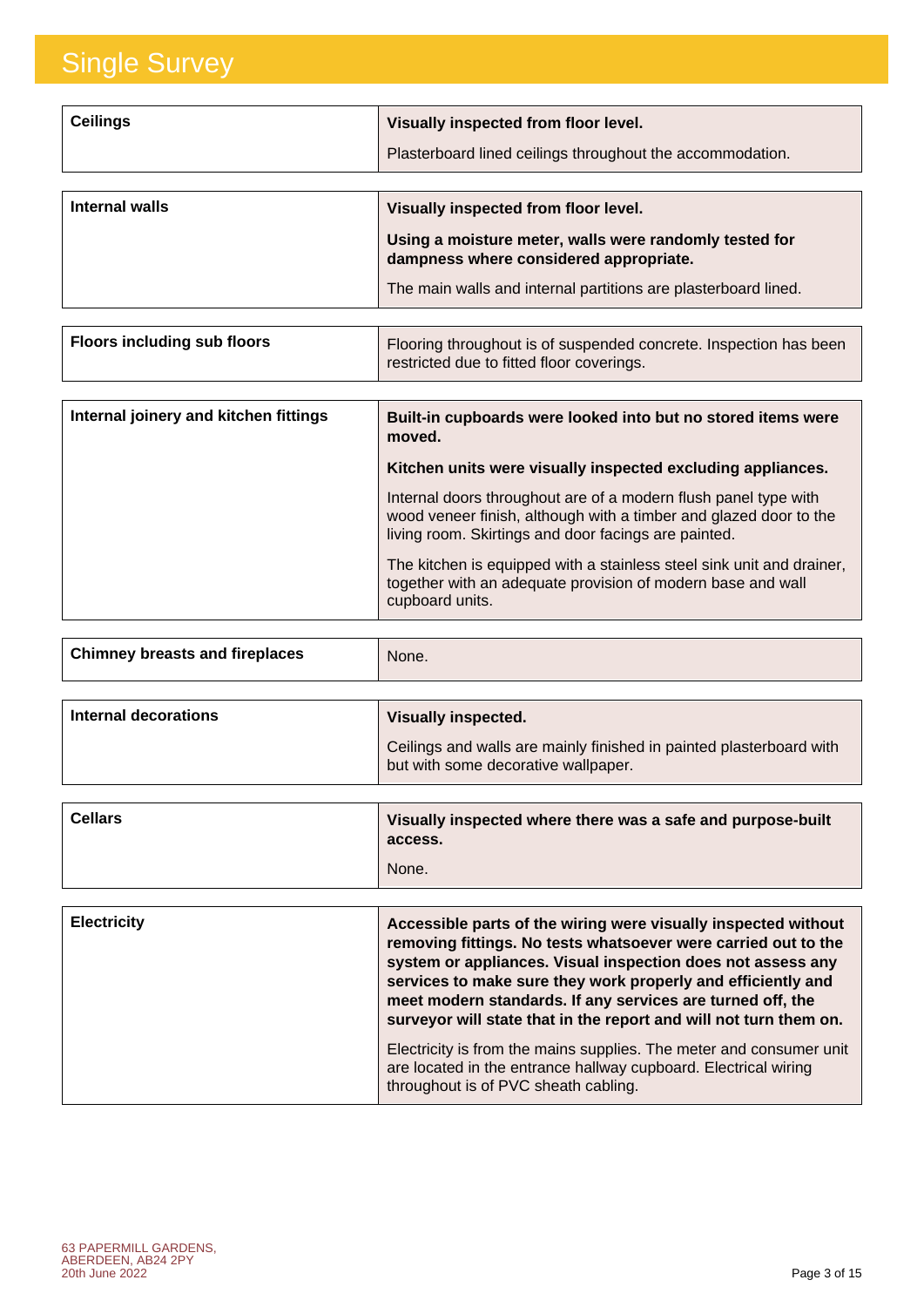| <b>Gas</b> | Accessible parts of the system were visually inspected<br>without removing fittings. No tests whatsoever were carried<br>out to the system or appliances. Visual inspection does not<br>assess any services to make sure they work properly and<br>efficiently and meet modern standards. If any services are<br>turned off, the surveyor will state that in the report and will<br>not turn them on. |
|------------|-------------------------------------------------------------------------------------------------------------------------------------------------------------------------------------------------------------------------------------------------------------------------------------------------------------------------------------------------------------------------------------------------------|
|            | Gas is from the mains supplies. The meter is located in the<br>entrance hallway cupboard.                                                                                                                                                                                                                                                                                                             |

| Water, plumbing, bathroom fittings | Visual inspection of the accessible pipework, water tanks,<br>cylinders and fittings without removing any insulation. |
|------------------------------------|-----------------------------------------------------------------------------------------------------------------------|
|                                    | No tests whatsoever were carried out to the system or<br>appliances.                                                  |
|                                    | Water is from the mains supplies. Internal plumbing is of PVC<br>waste pipes and copper supply pipes.                 |
|                                    | The bathroom is fitted with a 3-piece white suite and a shower<br>fitting over the bath.                              |

| <b>Heating and hot water</b> | Accessible parts of the system were visually inspected apart<br>from communal systems, which were not inspected.                                                            |
|------------------------------|-----------------------------------------------------------------------------------------------------------------------------------------------------------------------------|
|                              | No tests whatsoever were carried out to the system or<br>appliances.                                                                                                        |
|                              | Hot water and central heating is from the "Ideal Logic Combi 35"<br>boiler wall mounted in the kitchen. The boiler supplies radiators<br>throughout the main accommodation. |

| <b>Drainage</b> | Drainage covers etc were not lifted.             |
|-----------------|--------------------------------------------------|
|                 | Neither drains nor drainage systems were tested. |
|                 | To public sewer.                                 |
|                 |                                                  |

| Fire, smoke and burglar alarms | <b>Visually inspected.</b>                                                                                                                                                |
|--------------------------------|---------------------------------------------------------------------------------------------------------------------------------------------------------------------------|
|                                | No tests whatsoever were carried out to the system or<br>appliances.                                                                                                      |
|                                | There are inadequate smoke and fire detection measures in place.<br>Upgrading is required to comply with Scottish Government<br>standards, applicable from February 2022. |

| Any additional limits to inspection | For flats / maisonettes                                                                                                                                                                                                                                                                                             |
|-------------------------------------|---------------------------------------------------------------------------------------------------------------------------------------------------------------------------------------------------------------------------------------------------------------------------------------------------------------------|
|                                     | Only the subject flat and internal communal areas giving<br>access to the flat were inspected.                                                                                                                                                                                                                      |
|                                     | If the roof space or under-building / basement is communal,<br>reasonable and safe access is not always possible. If no<br>inspection was possible, this will be stated. If no inspection<br>was possible, the surveyor will assume that there are no<br>defects that will have a material effect on the valuation. |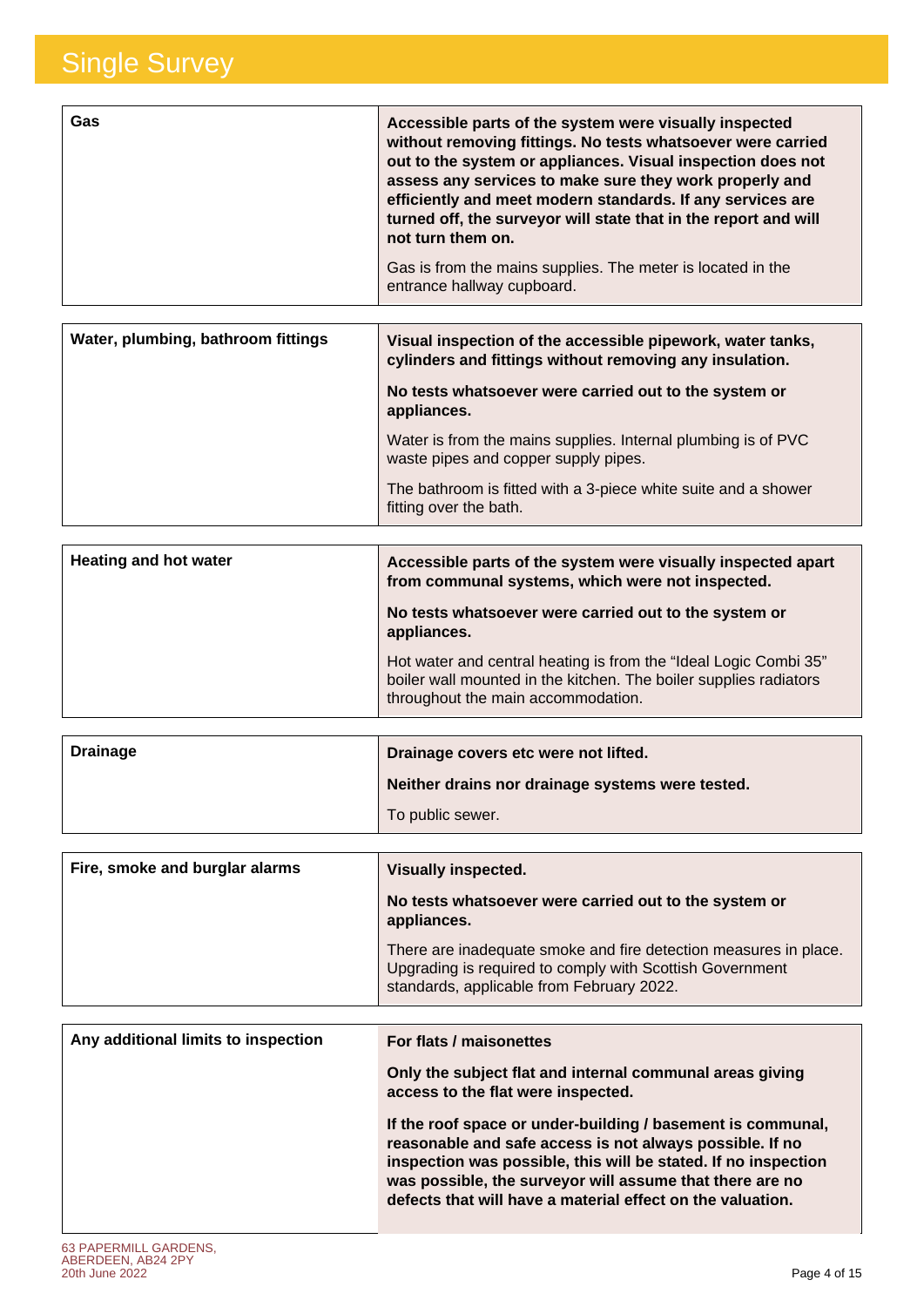| Any additional limits to inspection | The building containing the flat, including any external<br>communal areas, was visually inspected only to the extent<br>that the surveyor is able to give an opinion on the general<br>condition and standard of maintenance.                                                                                                                                                                                                                              |
|-------------------------------------|-------------------------------------------------------------------------------------------------------------------------------------------------------------------------------------------------------------------------------------------------------------------------------------------------------------------------------------------------------------------------------------------------------------------------------------------------------------|
|                                     | At the time of inspection the property was fully furnished. Inspection<br>has been restricted due to fitted floor coverings. There are no<br>accessible roof void areas and our inspection of the roof has been<br>restricted from ground level only.                                                                                                                                                                                                       |
|                                     | An inspection for Japanese Knotweed was not carried out. This is a<br>plant which is subject to control regulation, is considered to be<br>invasive and one which can render a property unsuitable for some<br>mortgage lenders. It is therefore assumed that there is no<br>Japanese Knotweed within the boundaries of the property or its<br>neighbouring property. Identification of Japanese Knotweed is best<br>undertaken by a specialist contractor. |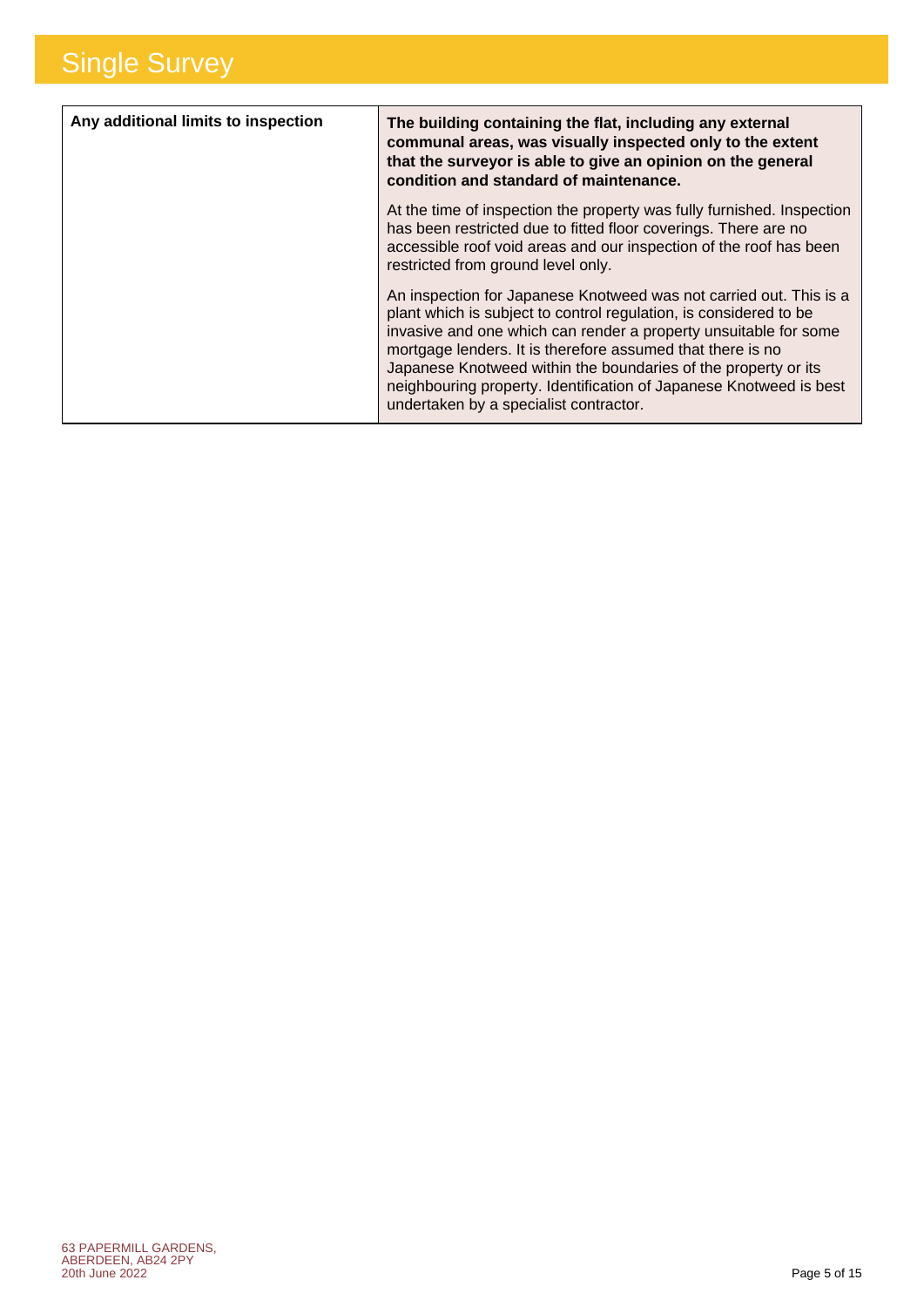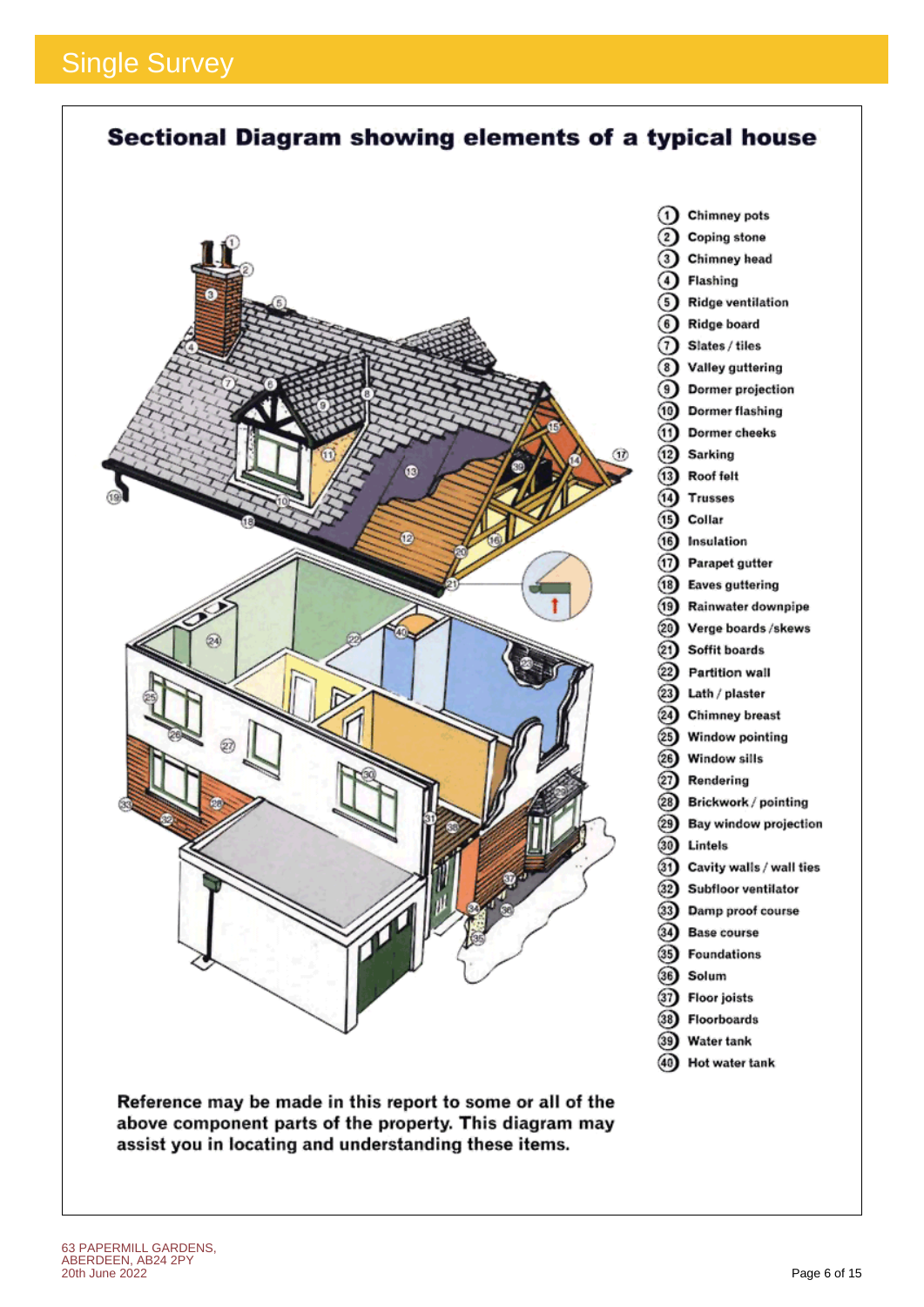### **2. Condition**

This section identifies problems and tells you about the urgency of any repairs by using one of the following three categories:

| <b>Category 3</b>                                                                                                                                                                                                       | <b>Category 2</b>                                                                         | <b>Category 1</b>                           |
|-------------------------------------------------------------------------------------------------------------------------------------------------------------------------------------------------------------------------|-------------------------------------------------------------------------------------------|---------------------------------------------|
| Urgent repairs or replacement are<br>needed now. Failure to deal with<br>them may cause problems to other<br>parts of the property or cause a<br>safety hazard. Estimates for repairs<br>or replacement are needed now. | Repairs or replacement requiring<br>future attention, but estimates are<br>still advised. | No immediate action or repair is<br>needed. |

| <b>Structural movement</b> |                                                                                                      |
|----------------------------|------------------------------------------------------------------------------------------------------|
| <b>Repair category</b>     |                                                                                                      |
| <b>Notes</b>               | There is no evidence of any significant movement or settlement to the main walls<br>of the building. |

| Dampness, rot and infestation |                                                                                                  |
|-------------------------------|--------------------------------------------------------------------------------------------------|
| <b>Repair category</b>        |                                                                                                  |
| <b>Notes</b>                  | There is no evidence of any timber decay or infestations within the limits of our<br>inspection. |

| <b>Chimney stacks</b>  |                          |
|------------------------|--------------------------|
| <b>Repair category</b> | $\overline{\phantom{a}}$ |
| <b>Notes</b>           | N/A                      |

| <b>Roofing including roof space</b> |                                                                                                                                                           |
|-------------------------------------|-----------------------------------------------------------------------------------------------------------------------------------------------------------|
| <b>Repair category</b>              |                                                                                                                                                           |
| <b>Notes</b>                        | No inspection has been possible to the pitched metal roof sections or the flat deck<br>roof areas. Some maintenance repairs can be anticipated over time. |

| A.<br><b>Rainwater fittings</b> |  |
|---------------------------------|--|
| <b>Repair category</b>          |  |
| <b>Notes</b>                    |  |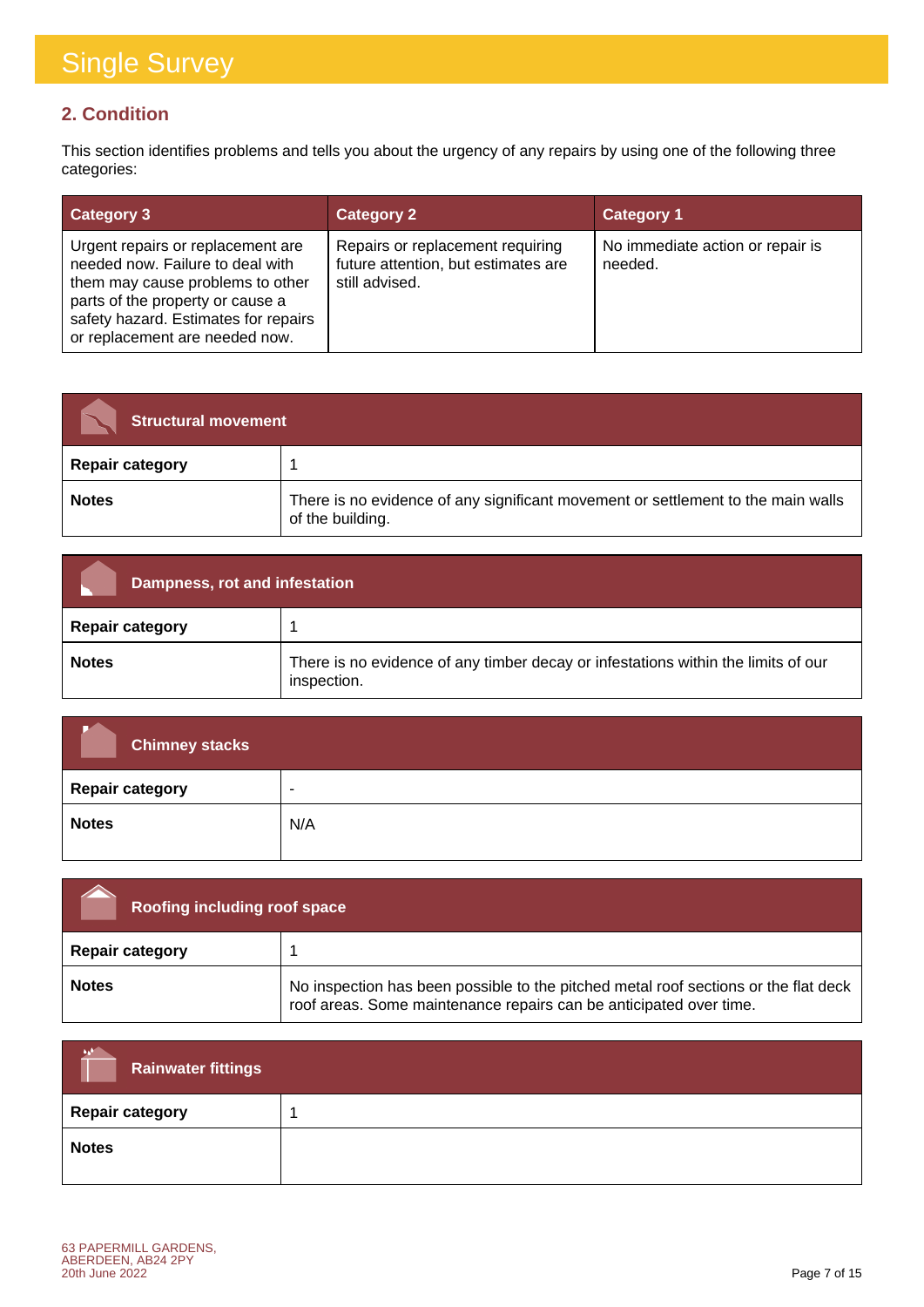| <b>Main walls</b>      |  |
|------------------------|--|
| <b>Repair category</b> |  |
| <b>Notes</b>           |  |

| Windows, external doors and joinery |  |
|-------------------------------------|--|
| <b>Repair category</b>              |  |
| <b>Notes</b>                        |  |

| <b>External decorations</b><br>$\sqrt{2}$ |  |
|-------------------------------------------|--|
| <b>Repair category</b>                    |  |
| <b>Notes</b>                              |  |

| <b>Conservatories/porches</b><br>画 |     |
|------------------------------------|-----|
| <b>Repair category</b>             | -   |
| <b>Notes</b>                       | N/A |

| <b>Communal areas</b>  |                                                                                                                                                                                                                                                                              |
|------------------------|------------------------------------------------------------------------------------------------------------------------------------------------------------------------------------------------------------------------------------------------------------------------------|
| <b>Repair category</b> |                                                                                                                                                                                                                                                                              |
| <b>Notes</b>           | At the time of inspection the lift was out of service. The liability for repairs should<br>be confirmed and the regular liability considered.<br>There are failed double glazing seals to the fire door in the shared stairwell area<br>with condensation between the panes. |

| <b>Garages and permanent outbuildings</b> |                          |
|-------------------------------------------|--------------------------|
| <b>Repair category</b>                    | $\overline{\phantom{a}}$ |
| <b>Notes</b>                              | N/A                      |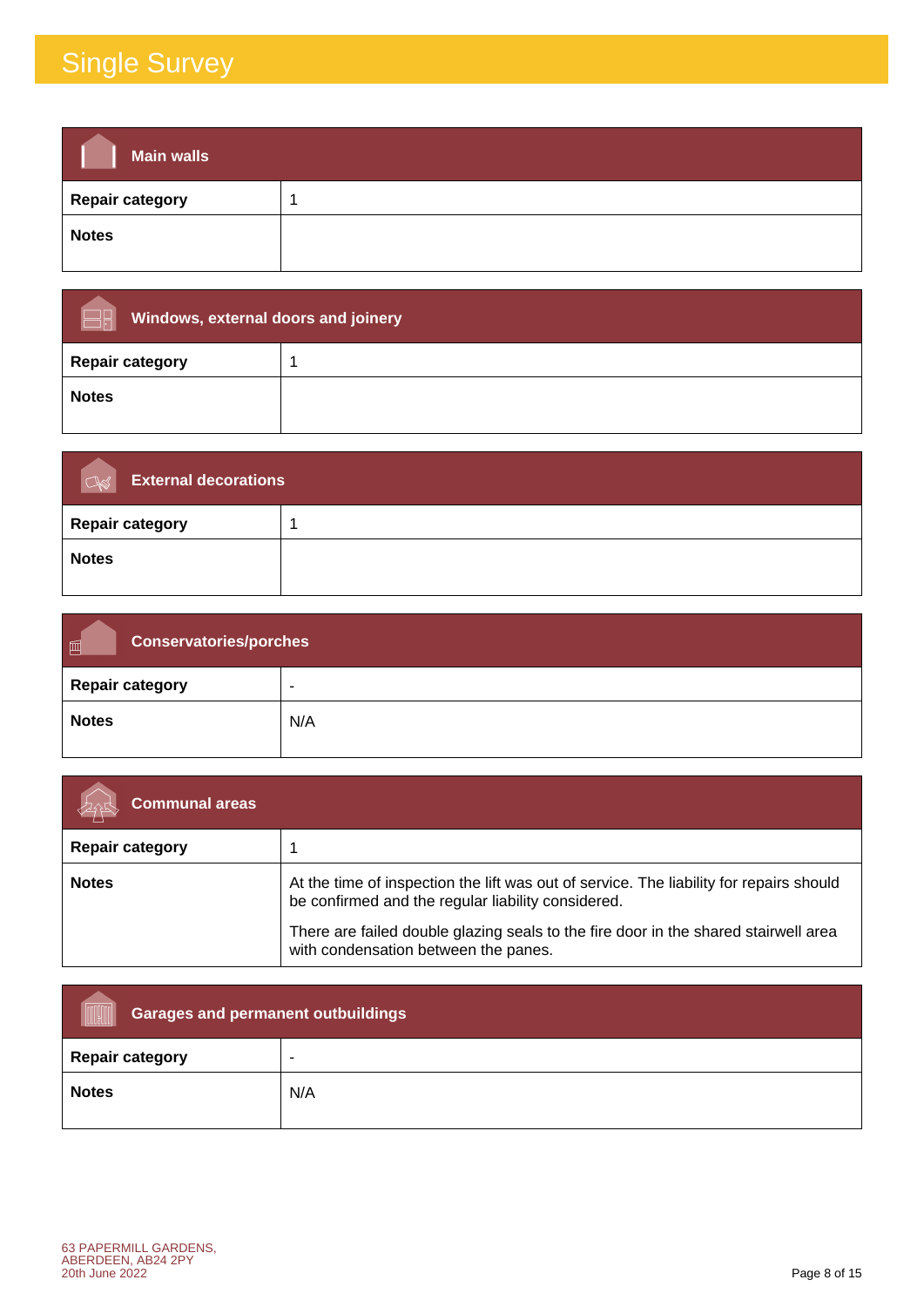| Outside areas and boundaries<br>Romm |  |
|--------------------------------------|--|
| <b>Repair category</b>               |  |
| <b>Notes</b>                         |  |

| <b>Ceilings</b>        |  |
|------------------------|--|
| <b>Repair category</b> |  |
| <b>Notes</b>           |  |

| <b>Internal walls</b>  |  |
|------------------------|--|
| <b>Repair category</b> |  |
| <b>Notes</b>           |  |

| <b>Floors including sub-floors</b> |                                                                                                                                                       |
|------------------------------------|-------------------------------------------------------------------------------------------------------------------------------------------------------|
| <b>Repair category</b>             |                                                                                                                                                       |
| <b>Notes</b>                       | Due to fitted carpets and floor coverings no detailed inspection of floors was<br>possible and accordingly no comment can be made on their condition. |

| Internal joinery and kitchen fittings<br>män |  |
|----------------------------------------------|--|
| <b>Repair category</b>                       |  |
| <b>Notes</b>                                 |  |

| <b>Chimney breasts and fireplaces</b><br>$\Box$ |     |
|-------------------------------------------------|-----|
| <b>Repair category</b>                          | -   |
| <b>Notes</b>                                    | N/A |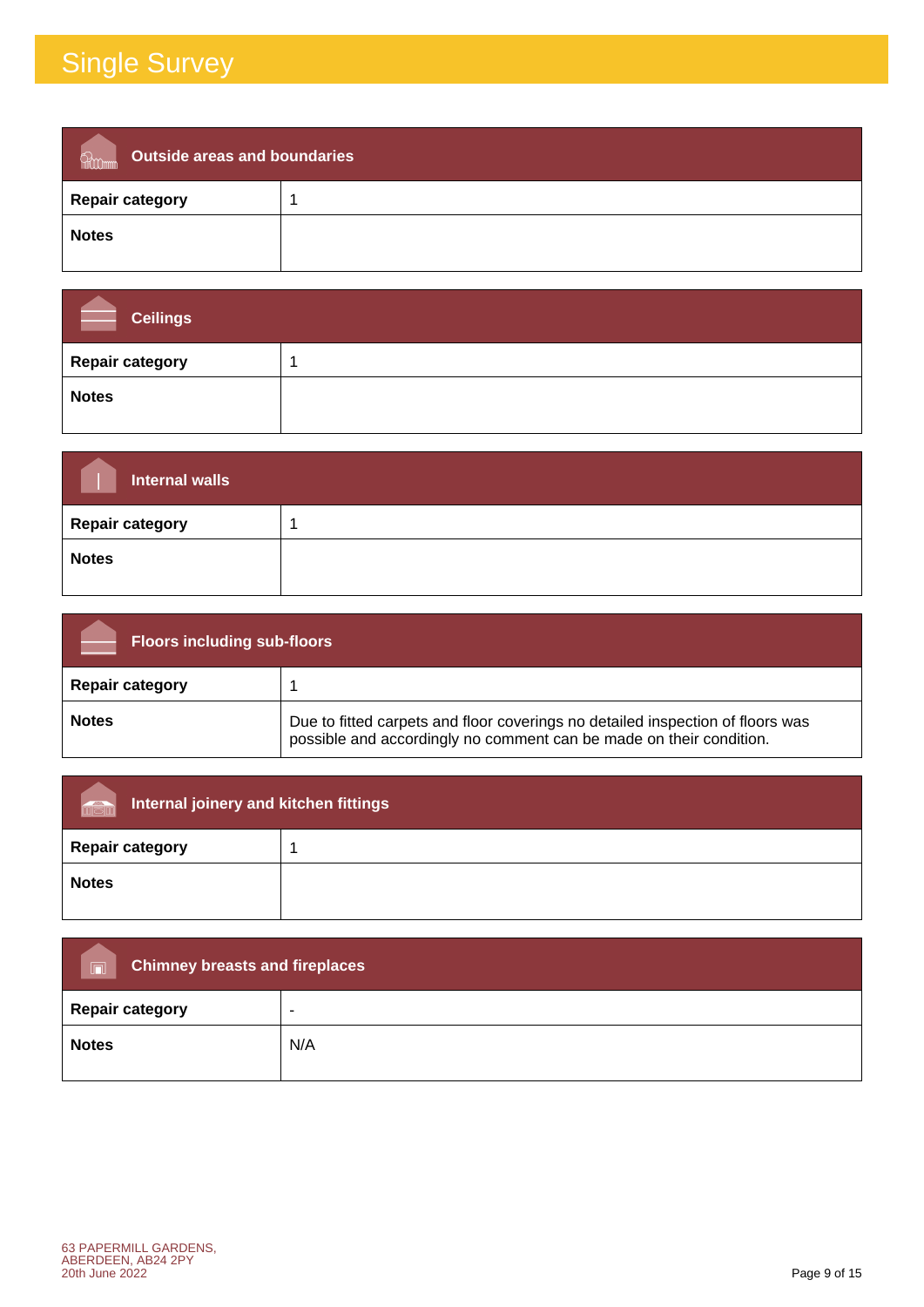| <b>Internal decorations</b><br>$\triangleright$ |  |
|-------------------------------------------------|--|
| <b>Repair category</b>                          |  |
| <b>Notes</b>                                    |  |

| <b>Cellars</b><br>$\overline{\mathbb{R}}$ |                          |
|-------------------------------------------|--------------------------|
| Repair category                           | $\overline{\phantom{0}}$ |
| <b>Notes</b>                              | N/A                      |

| <b>Electricity</b>     |                                                                                                                                                                                                                                                                                                                             |
|------------------------|-----------------------------------------------------------------------------------------------------------------------------------------------------------------------------------------------------------------------------------------------------------------------------------------------------------------------------|
| <b>Repair category</b> |                                                                                                                                                                                                                                                                                                                             |
| <b>Notes</b>           | The Institution of Engineering Technology recommends that inspections and<br>testings are undertaken at least every five years and on a change of occupancy.<br>It should be appreciated that only the most recently constructed or re-wired<br>properties will have installations which fully comply with IET regulations. |

| Gas<br>$\mathcal{D}$   |  |
|------------------------|--|
| <b>Repair category</b> |  |
| <b>Notes</b>           |  |

| Water, plumbing and bathroom fittings<br>בי |                                                                                                                                                                                                                                                                                                                                                                                                         |
|---------------------------------------------|---------------------------------------------------------------------------------------------------------------------------------------------------------------------------------------------------------------------------------------------------------------------------------------------------------------------------------------------------------------------------------------------------------|
| <b>Repair category</b>                      |                                                                                                                                                                                                                                                                                                                                                                                                         |
| <b>Notes</b>                                | No tests have been undertaken of the system, however within the limitations of<br>our inspection, no significant defects were noted. No inspection has been<br>possible to enclosed timbers beneath wet appliances and no comment has been<br>made on the condition of unseen areas. Watertight seals will require to be<br>regularly checked and replaced, to prevent water damage to adjoining areas. |

| [IIIIIII]<br><b>Heating and hot water</b> |                                                                                                                                                                                                                                                                                                                                                                                                                                     |  |
|-------------------------------------------|-------------------------------------------------------------------------------------------------------------------------------------------------------------------------------------------------------------------------------------------------------------------------------------------------------------------------------------------------------------------------------------------------------------------------------------|--|
| <b>Repair category</b>                    |                                                                                                                                                                                                                                                                                                                                                                                                                                     |  |
| <b>Notes</b>                              | It is assumed that the central heating system has been properly installed, updated<br>and maintained to meet with all current regulations and standards with particular<br>regard to fluing and ventilation requirements. Service records should be obtained<br>and checked. In the absence of service documentation further advice should be<br>obtained from a qualified heating engineer to ascertain the condition, efficiency, |  |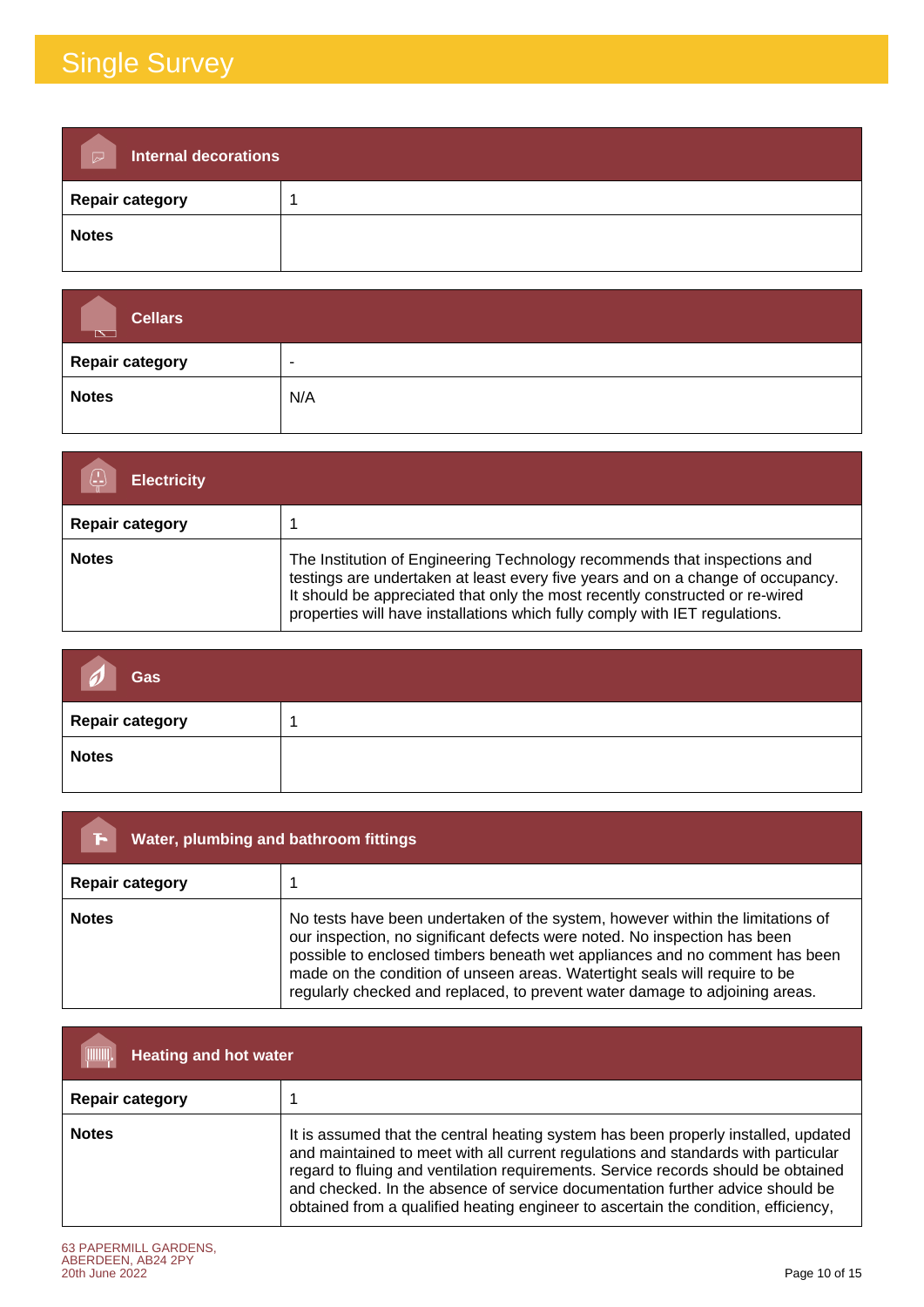| <b>THE CONSUMINAL</b><br><b>Heating and hot water</b> |                                    |  |
|-------------------------------------------------------|------------------------------------|--|
| <b>Repair category</b>                                |                                    |  |
| <b>Notes</b>                                          | and life expectancy of the system. |  |

| <b>Drainage</b>        |                                                                                                              |
|------------------------|--------------------------------------------------------------------------------------------------------------|
| <b>Repair category</b> |                                                                                                              |
| <b>Notes</b>           | All foul and surface water drainage is assumed to be to the main public sewer.<br>The system was not tested. |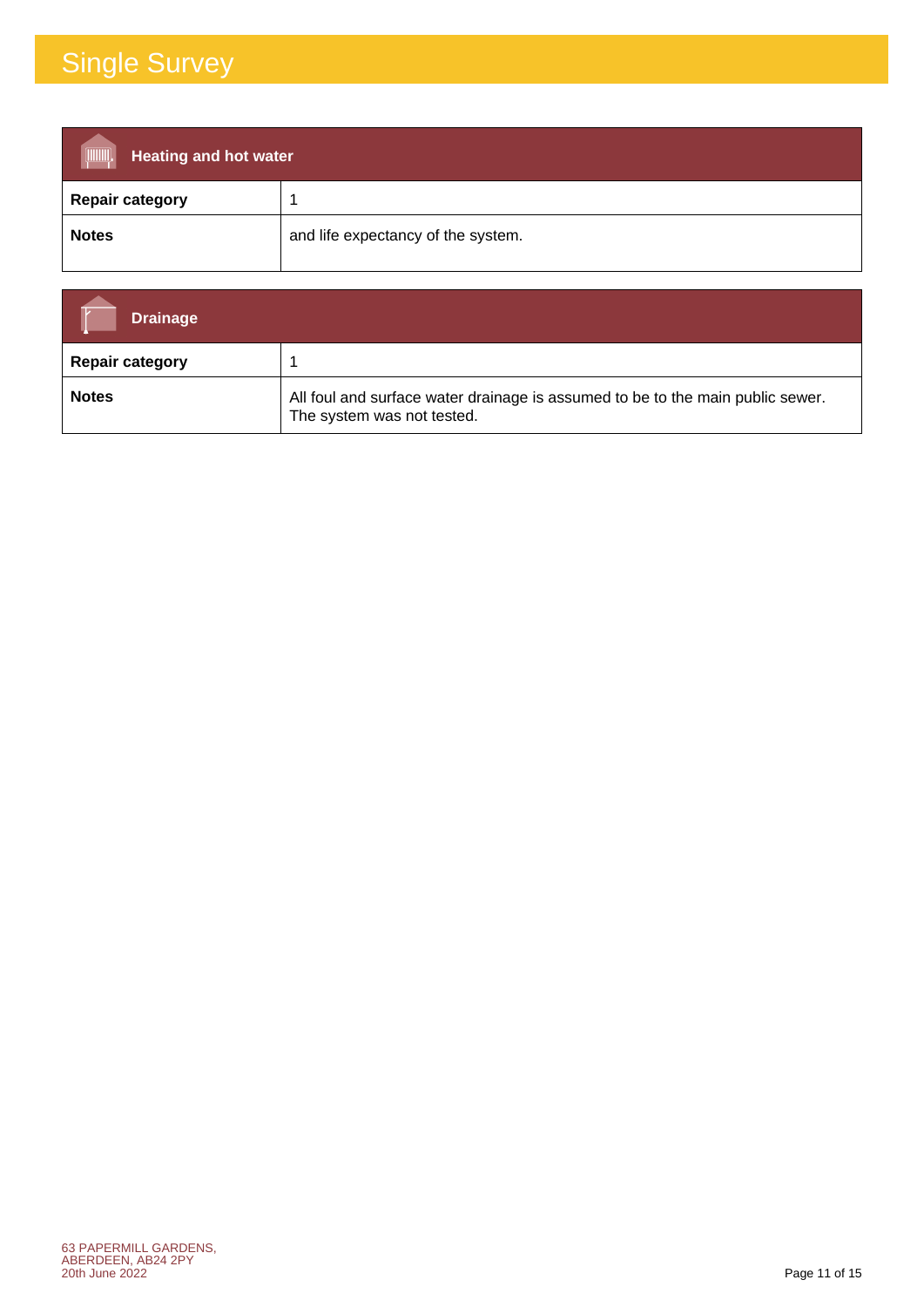Set out below is a summary of the condition of the property which is provided for reference only. You should refer to the previous comments for detailed information.

| Structural movement                   | 1 |
|---------------------------------------|---|
| Dampness, rot and infestation         | 1 |
| Chimney stacks                        |   |
| Roofing including roof space          | 1 |
| Rainwater fittings                    | 1 |
| Main walls                            | 1 |
| Windows, external doors and joinery   | 1 |
| <b>External decorations</b>           | 1 |
| Conservatories/porches                |   |
| Communal areas                        | 1 |
| Garages and permanent outbuildings    |   |
| Outside areas and boundaries          | 1 |
| Ceilings                              | 1 |
| Internal walls                        | 1 |
| Floors including sub-floors           | 1 |
| Internal joinery and kitchen fittings | 1 |
| Chimney breasts and fireplaces        |   |
| Internal decorations                  | 1 |
| Cellars                               |   |
| Electricity                           | 1 |
| Gas                                   | 1 |
| Water, plumbing and bathroom fittings | 1 |
| Heating and hot water                 | 1 |
| Drainage                              | 1 |

### **Category 3**

Urgent repairs or replacement are needed now. Failure to deal with them may cause problems to other parts of the property or cause a safety hazard. Estimates for repairs or replacement are needed now.

### **Category 2**

Repairs or replacement requiring future attention, but estimates are still advised.

### **Category 1**

No immediate action or repair is needed.

### **Remember**

The cost of repairs may influence the amount someone is prepared to pay for the property. We recommend that relevant estimates and reports are obtained in your own name.

### **Warning**

If left unattended, even for a relatively short period, Category 2 repairs can rapidly develop into more serious Category 3 repairs. The existence of Category 2 or Category 3 repairs may have an adverse effect on marketability, value and the sale price ultimately achieved for the property. This is particularly true during slow market conditions where the effect can be considerable.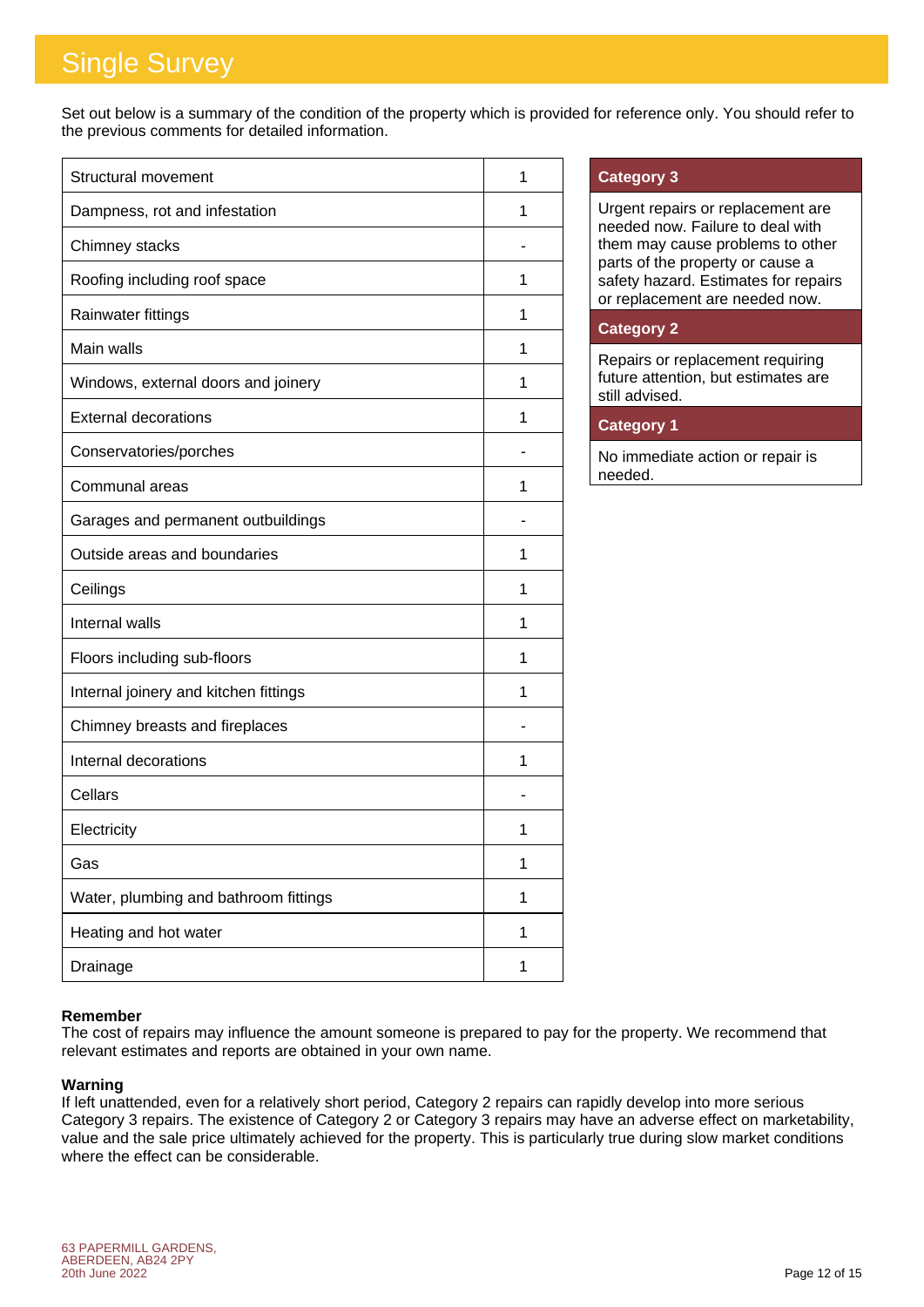### **3. Accessibility information**

### **Guidance notes on accessibility information**

*Three steps or fewer to a main entrance door of the property:*

In flatted developments the 'main entrance' would be the flat's own entrance door, not the external door to the communal stair. The 'three steps or fewer' are counted from external ground level to the flat's entrance door. Where a lift is present, the count is based on the number of steps climbed when using the lift.

#### *Unrestricted parking within 25 metres:*

For this purpose, 'Unrestricted parking' includes parking available by means of a parking permit. Restricted parking includes parking that is subject to parking restrictions, as indicated by the presence of solid yellow, red or white lines at the edge of the road or by a parking control sign, parking meters or other coin-operated machines.

| 1. Which floor(s) is the living accommodation on?                                      | <b>Fourth Floor</b>      |
|----------------------------------------------------------------------------------------|--------------------------|
| 2. Are there three steps or fewer to a main entrance door of the property?             | $N_0$ $X$<br>Yes         |
| 3. Is there a lift to the main entrance door of the property?                          | Yes $\mathsf{X}$<br>No.  |
| 4. Are all door openings greater than 750mm?                                           | Yes X<br>No.             |
| 5. Is there a toilet on the same level as the living room and kitchen?                 | Yes $\mathsf{X}$<br>No l |
| 6. Is there a toilet on the same level as a bedroom?                                   | Yes X<br>No.             |
| 7. Are all rooms on the same level with no internal steps or stairs?                   | Yes $\mathsf{X}$<br>No   |
| 8. Is there unrestricted parking within 25 metres of an entrance door to the building? | Yes $\mathsf{X}$<br>No.  |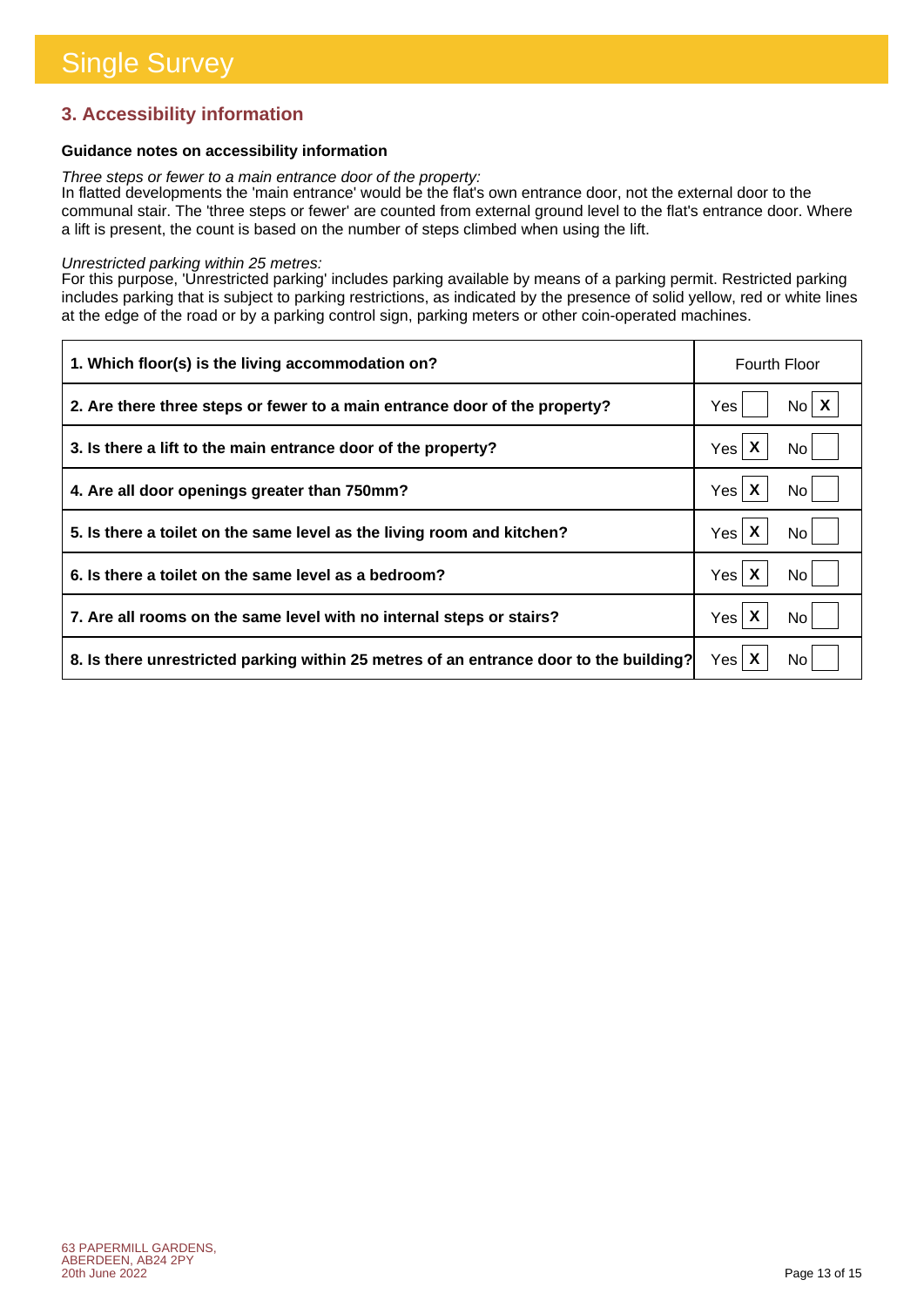### **4. Valuation and conveyancer issues**

This section highlights information that should be checked with a solicitor or licensed conveyancer. It also gives an opinion of market value and an estimated reinstatement cost for insurance purposes.

#### **Matters for a solicitor or licensed conveyancer**

The property forms part of an established development of flats and houses constructed by Chap on behalf of Sanctuary Scotland. There is a shared ownership arrangement but this valuation is a market value on the basis of an unencumbered sale. There will be a regular maintenance charge to an appointed factor for maintenance of the building, access lift and ground surrounding.

The subjects form part of a block of flats and it has been assumed that maintenance/repair costs of the common parts of the building will be shared on an equitable basis with adjoining proprietors. It is therefore assumed that the cost of common repairs detailed within the report will be apportioned accordingly although exact liability should be confirmed.

Where defects or repairs have been identified within this report it is recommended that, prior to entering into any legally binding sale or purchase contract, further specialist's or contractor's advice and estimates should be obtained, to establish the implications, if any, on a potential offer to purchase or the sale price likely to be achieved for the property.

**Estimated reinstatement cost for insurance purposes**

For Reinstatement Cost Assessment purposes, it is recommended that the subjects be insured for a sum of not less than £155,000 (ONE HUNDRED AND FIFTY FIVE THOUSAND POUNDS STERLING).

This figure is the estimate of the cost of rebuilding the premises and bears no direct relationship to current market value.

### **Valuation and market comments**

Having considered matters, taking account of our general observations on site, we are of the opinion that the Market Value of the subjects in their present condition and with the benefit of vacant possession may be fairly stated in the sum of £125,000 (ONE HUNDRED AND TWENTY FIVE THOUSAND POUNDS STERLING).

| <b>Signed</b> | Security Print Code [496525 = 8876 ] |
|---------------|--------------------------------------|
|               | Electronically signed                |

| <b>Report author</b> | Kevin I Angus |
|----------------------|---------------|
|                      |               |

| <b>Company name</b> | J & E Shepherd |
|---------------------|----------------|
|---------------------|----------------|

| Address | 35 Queens Road, Aberdeen, AB15 4ZN |
|---------|------------------------------------|
|         |                                    |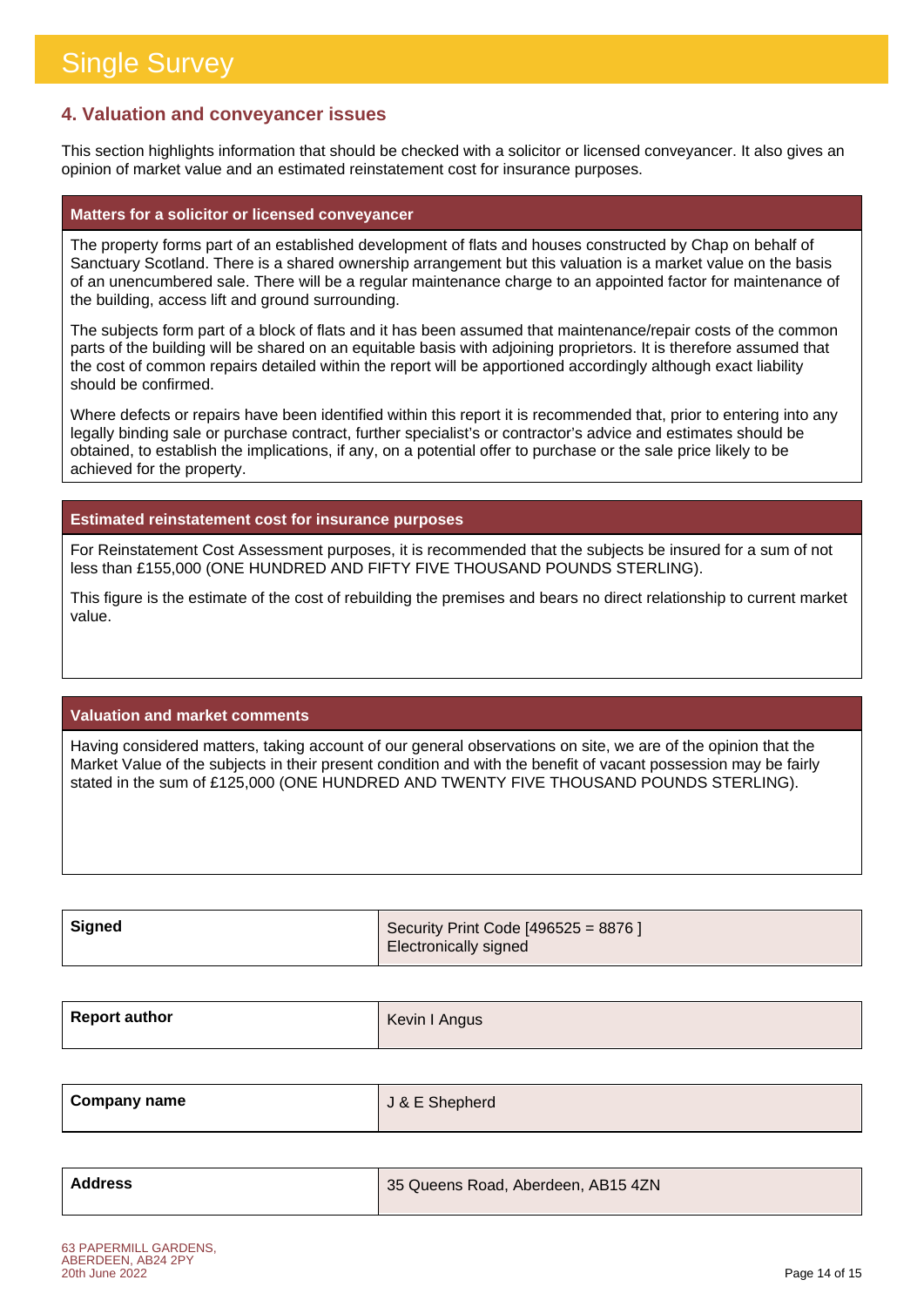| Date of report | 21st June 2022 |
|----------------|----------------|
|                |                |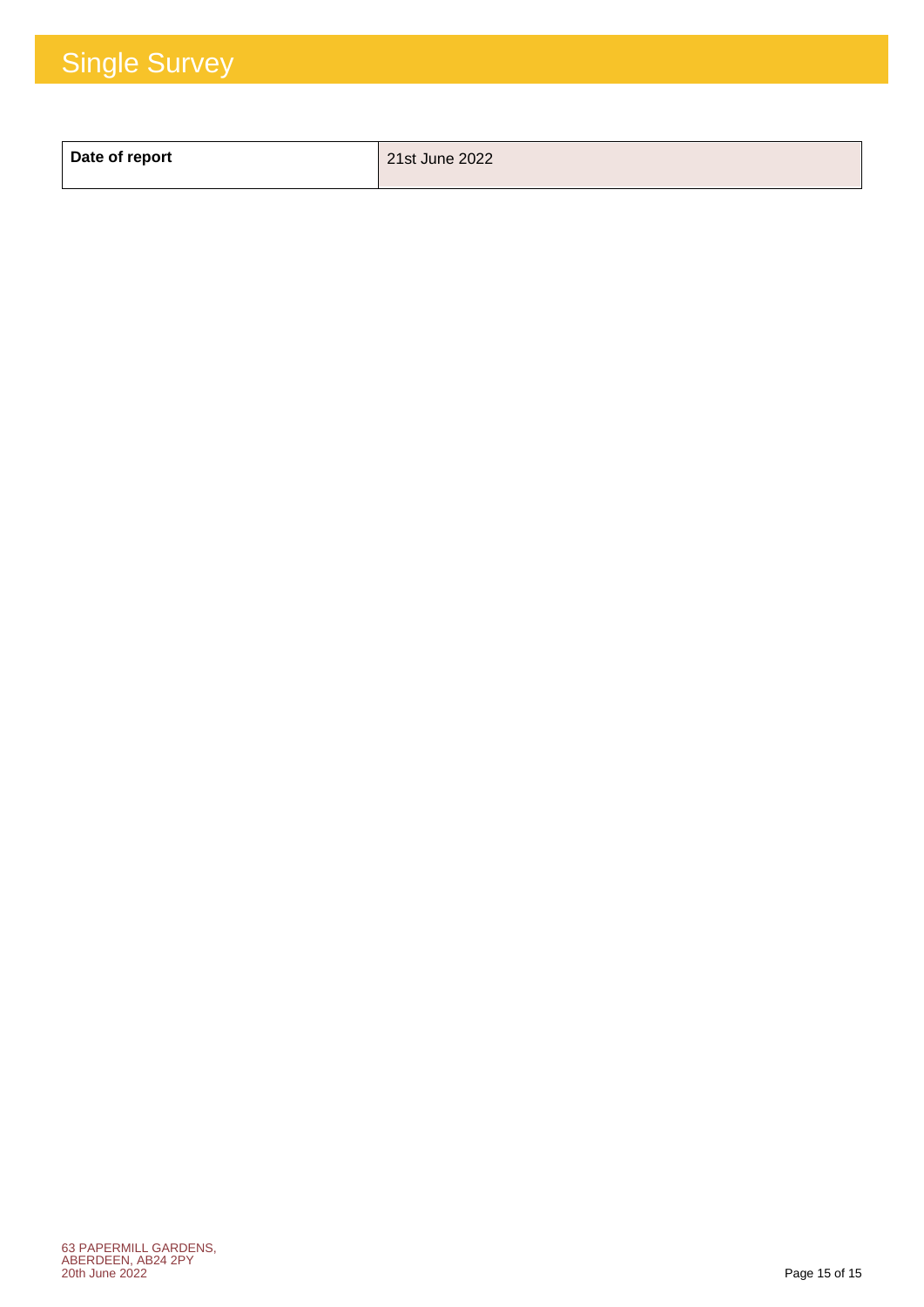## Mortgage Valuation Report



| <b>Property Address</b>                                           |                                                                                                                                                                                                            |  |  |
|-------------------------------------------------------------------|------------------------------------------------------------------------------------------------------------------------------------------------------------------------------------------------------------|--|--|
| Address<br>Seller's Name<br>Date of Inspection                    | 63 PAPERMILL GARDENS, ABERDEEN, AB24 2PY<br>Mr and Mrs Kulaszewski<br>20th June 2022                                                                                                                       |  |  |
| <b>Property Details</b>                                           |                                                                                                                                                                                                            |  |  |
| Property Type                                                     | Bungalow<br>House<br>Purpose built maisonette<br>Converted maisonette<br>X<br>Purpose built flat<br>Converted flat<br>Tenement flat<br>Flat over non-residential use<br>Other (specify in General Remarks) |  |  |
| <b>Property Style</b>                                             | End terrace<br>Detached<br>Semi detached<br>Mid terrace<br>Back to back<br>High rise block<br>IX.<br>Low rise block<br>Other (specify in General Remarks)                                                  |  |  |
| e.g. local authority, military, police?                           | Does the surveyor believe that the property was built for the public sector,<br>$ X $ Yes<br>No                                                                                                            |  |  |
| Flats/Maisonettes only                                            | $ X $ Yes<br>Floor(s) on which located<br>No. of floors in block<br>Lift provided?<br>No<br>Fourth<br>6<br>No. of units in block<br>18                                                                     |  |  |
| Approximate Year of Construction $\sqrt{2013}$                    |                                                                                                                                                                                                            |  |  |
| <b>Tenure</b>                                                     |                                                                                                                                                                                                            |  |  |
| X Absolute Ownership                                              | Ground rent £<br>Unexpired years<br>Leasehold                                                                                                                                                              |  |  |
| <b>Accommodation</b>                                              |                                                                                                                                                                                                            |  |  |
| Number of Rooms                                                   | $\overline{2}$<br>$\mathbf{1}$<br>-1<br>Living room(s)<br>Bedroom(s)<br>Kitchen(s)<br>0<br>$\pmb{0}$<br>WC(s)<br>1<br>Bathroom(s)<br>Other (Specify in General remarks)                                    |  |  |
|                                                                   | Gross Floor Area (excluding garages and outbuildings)<br>62<br>$m2$ (Internal)<br>$m2$ (External)                                                                                                          |  |  |
| Residential Element (greater than 40%) $ \overline{x} $ Yes<br>No |                                                                                                                                                                                                            |  |  |
| <b>Garage / Parking / Outbuildings</b>                            |                                                                                                                                                                                                            |  |  |
| Single garage<br>Available on site?                               | Double garage<br>Parking space<br>No garage / garage space / parking space<br>$ \overline{X} $ Yes<br>No                                                                                                   |  |  |
| Permanent outbuildings:                                           |                                                                                                                                                                                                            |  |  |
| None.                                                             |                                                                                                                                                                                                            |  |  |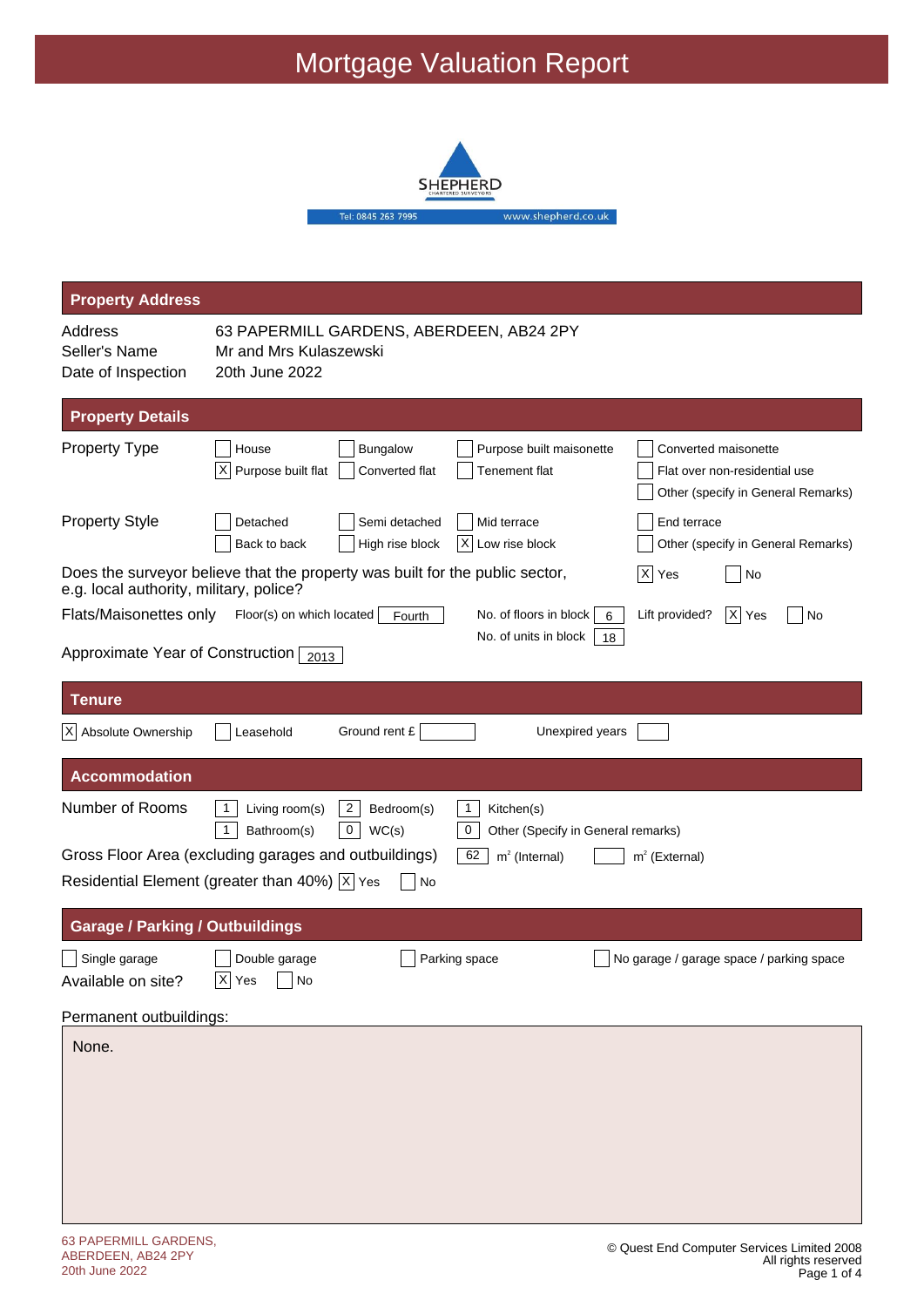# Mortgage Valuation Report

| <b>Construction</b>                                                                                                                                   |                              |                                                  |                                          |                                                           |           |                                                         |           |
|-------------------------------------------------------------------------------------------------------------------------------------------------------|------------------------------|--------------------------------------------------|------------------------------------------|-----------------------------------------------------------|-----------|---------------------------------------------------------|-----------|
| Walls                                                                                                                                                 | <b>Brick</b>                 | Stone                                            | Concrete                                 | Timber frame                                              |           | X  Other (specify in General Remarks)                   |           |
| Roof                                                                                                                                                  | Tile                         | Slate                                            | Asphalt                                  | Felt                                                      | ΙXΙ       | Other (specify in General Remarks)                      |           |
| <b>Special Risks</b>                                                                                                                                  |                              |                                                  |                                          |                                                           |           |                                                         |           |
| Has the property suffered structural movement?                                                                                                        |                              |                                                  |                                          |                                                           |           | Yes                                                     | $X $ No   |
| If Yes, is this recent or progressive?                                                                                                                |                              |                                                  |                                          |                                                           |           | Yes                                                     | No        |
| Is there evidence, history, or reason to anticipate subsidence, heave, landslip or flood in the<br>immediate vicinity?                                |                              |                                                  |                                          |                                                           |           | Yes                                                     | X  No     |
| If Yes to any of the above, provide details in General Remarks.                                                                                       |                              |                                                  |                                          |                                                           |           |                                                         |           |
| <b>Service Connection</b>                                                                                                                             |                              |                                                  |                                          |                                                           |           |                                                         |           |
| Based on visual inspection only. If any services appear to be non-mains, please comment on the type and location<br>of the supply in General Remarks. |                              |                                                  |                                          |                                                           |           |                                                         |           |
| Drainage                                                                                                                                              | $ X $ Mains                  | Private                                          | None                                     | Water                                                     | X   Mains | Private                                                 | None      |
| Electricity                                                                                                                                           | X Mains                      | Private                                          | None                                     | Gas                                                       | $X$ Mains | Private                                                 | None      |
| <b>Central Heating</b>                                                                                                                                | $ X $ Yes                    | Partial                                          | None                                     |                                                           |           |                                                         |           |
| Brief description of Central Heating:                                                                                                                 |                              |                                                  |                                          |                                                           |           |                                                         |           |
|                                                                                                                                                       |                              |                                                  |                                          |                                                           |           |                                                         |           |
| <b>Site</b>                                                                                                                                           |                              |                                                  |                                          |                                                           |           |                                                         |           |
| Apparent legal issues to be verified by the conveyancer. Please provide a brief description in General Remarks.                                       |                              |                                                  |                                          |                                                           |           |                                                         |           |
| Rights of way                                                                                                                                         | $ X $ Shared drives / access |                                                  |                                          | Garage or other amenities on separate site                |           | Shared service connections                              |           |
| III-defined boundaries                                                                                                                                |                              |                                                  | Agricultural land included with property |                                                           |           | Other (specify in General Remarks)                      |           |
| <b>Location</b>                                                                                                                                       |                              |                                                  |                                          |                                                           |           |                                                         |           |
| Residential suburb<br>Commuter village                                                                                                                | IXI                          | Residential within town / city<br>Remote village |                                          | Mixed residential / commercial<br>Isolated rural property |           | Mainly commercial<br>Other (specify in General Remarks) |           |
| <b>Planning Issues</b>                                                                                                                                |                              |                                                  |                                          |                                                           |           |                                                         |           |
| Has the property been extended / converted / altered?<br>If Yes provide details in General Remarks.                                                   |                              |                                                  |                                          | $ X $ No<br>Yes                                           |           |                                                         |           |
| <b>Roads</b>                                                                                                                                          |                              |                                                  |                                          |                                                           |           |                                                         |           |
| X Made up road                                                                                                                                        | Unmade road                  |                                                  | Partly completed new road                | Pedestrian access only                                    |           | Adopted                                                 | Unadopted |
|                                                                                                                                                       |                              |                                                  |                                          |                                                           |           |                                                         |           |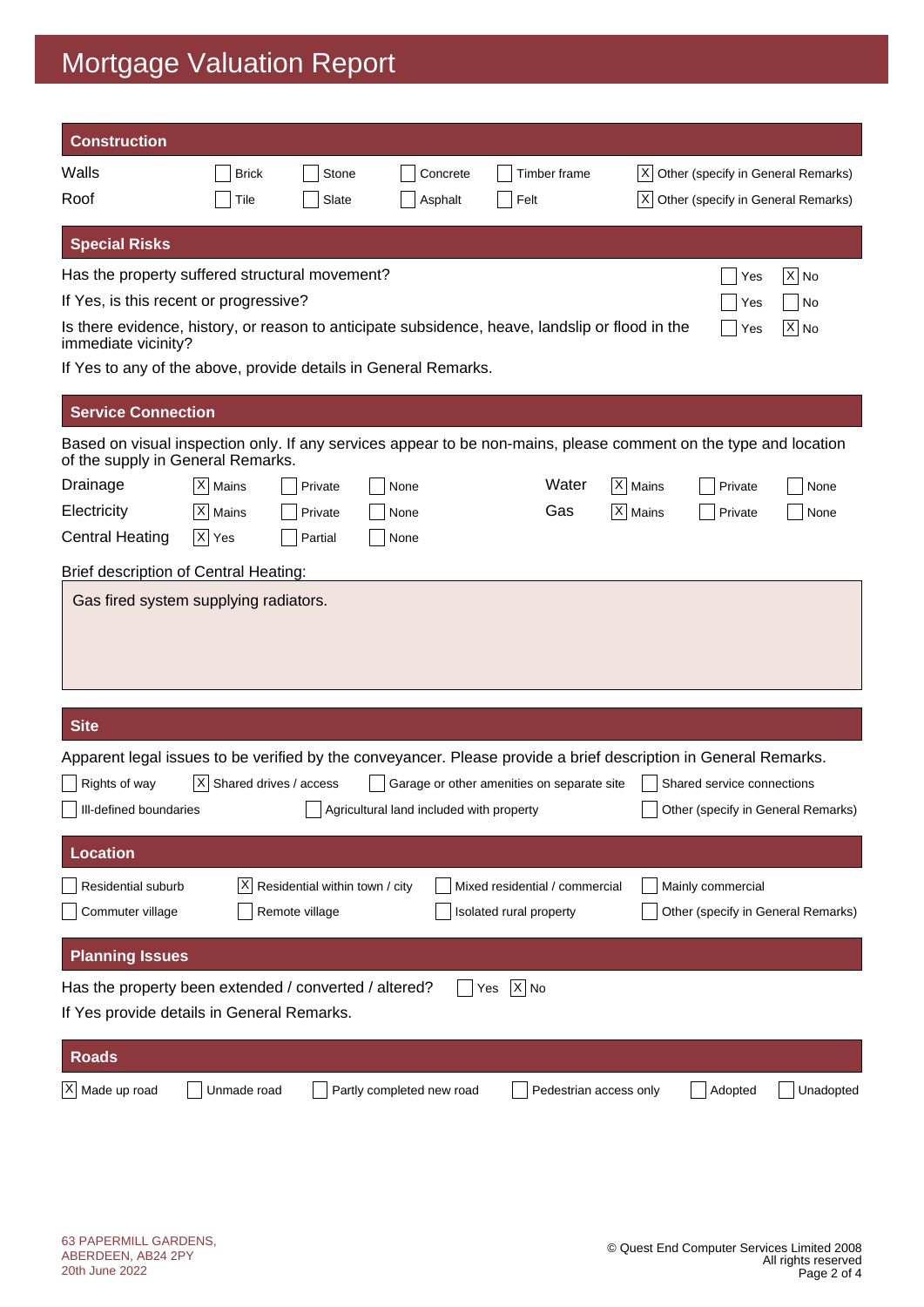### **General Remarks**

The property forms part of an established development of flats and houses constructed by Chap on behalf of Sanctuary Scotland. There is a shared ownership arrangement but this valuation is on a market value on the basis of an unencumbered sale. There will be a regular maintenance charge to an appointed factor for maintenance of the building and land surrounding.

At the time of inspection the property was found to be in a maintained condition for a flat of this age and type.

The building is of modern steel frame construction with an outer leaf of concrete blockwork, part roughcast. The main roof areas are pitched, clad in coated metal sheeting with central flat deck areas, apparently laid in membrane sheeting, but not seen. Our inspection has been from ground level only.

The subjects form part of a block of flats and it has been assumed that maintenance/repair costs of the common parts of the building will be shared on an equitable basis with adjoining proprietors. It is therefore assumed that the cost of common repairs detailed within the report will be apportioned accordingly although exact liability should be confirmed.

#### **Essential Repairs**

| None.                                 |                               |                   |          |
|---------------------------------------|-------------------------------|-------------------|----------|
|                                       |                               |                   |          |
|                                       |                               |                   |          |
|                                       |                               |                   |          |
|                                       |                               |                   |          |
|                                       |                               |                   |          |
|                                       |                               |                   |          |
|                                       |                               |                   |          |
| Estimated cost of essential repairs £ | Retention recommended?<br>Yes | $\overline{X}$ No | Amount £ |